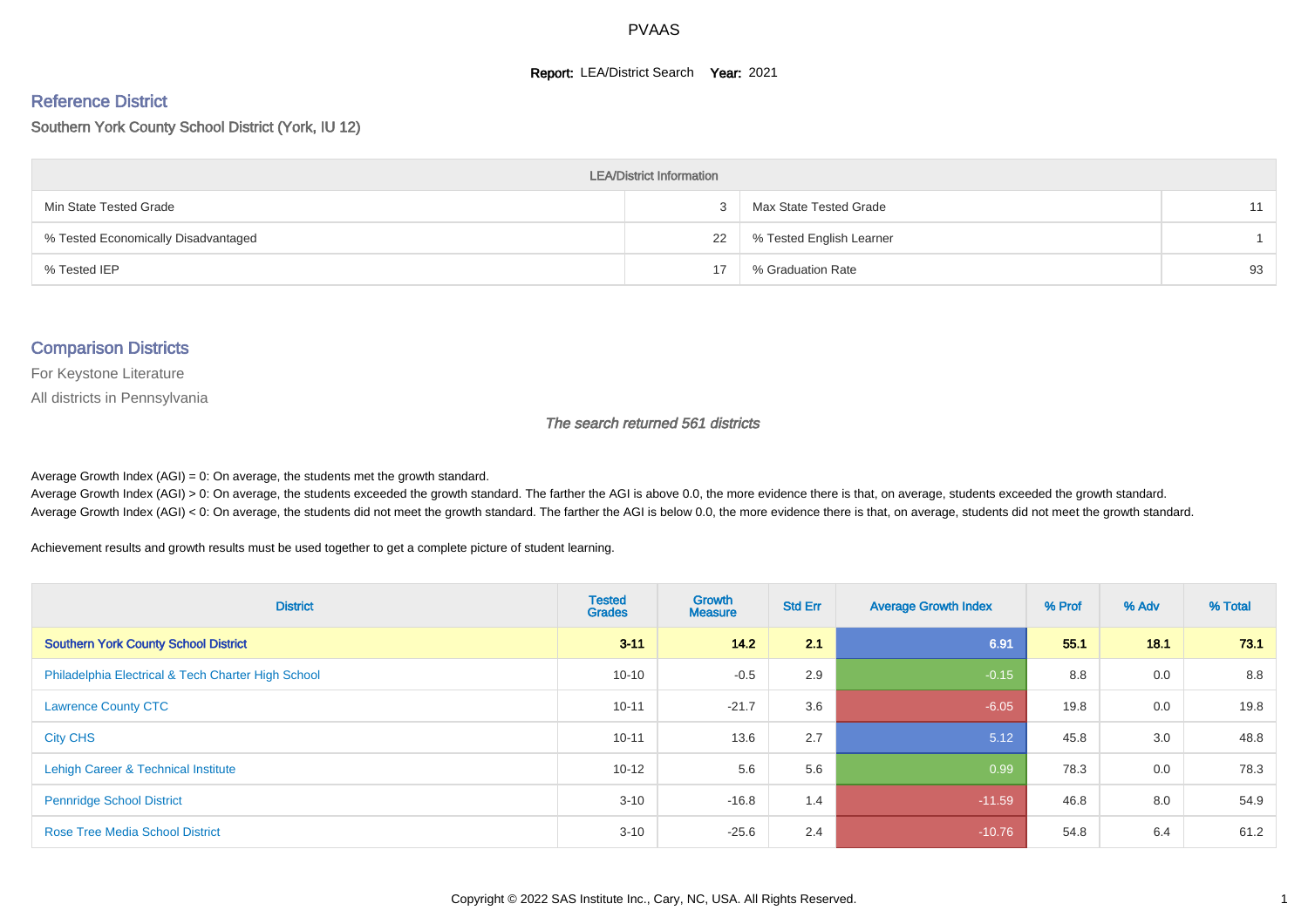| <b>District</b>                                   | <b>Tested</b><br><b>Grades</b> | <b>Growth</b><br><b>Measure</b> | <b>Std Err</b> | <b>Average Growth Index</b> | % Prof | % Adv | % Total  |
|---------------------------------------------------|--------------------------------|---------------------------------|----------------|-----------------------------|--------|-------|----------|
| <b>Southern York County School District</b>       | $3 - 11$                       | $14.2$                          | 2.1            | 6.91                        | 55.1   | 18.1  | 73.1     |
| <b>Shikellamy School District</b>                 | $3 - 10$                       | $-22.3$                         | 2.5            | $-8.92$                     | 33.3   | 6.1   | 39.5     |
| Lackawanna Trail School District                  | $3 - 10$                       | $-21.7$                         | 3.5            | $-6.20$                     | 38.5   | 1.5   | 40.0     |
| <b>Abington School District</b>                   | $3 - 10$                       | $-11.5$                         | 1.9            | $-6.00$                     | 56.2   | 11.6  | 67.8     |
| <b>Avonworth School District</b>                  | $3 - 10$                       | $-12.6$                         | 3.1            | $-4.01$                     | 59.8   | 4.6   | 64.4     |
| <b>Marion Center Area School District</b>         | $3 - 10$                       | $-12.0$                         | 3.1            | $-3.87$                     | 33.7   | 1.1   | 34.8     |
| <b>Clearfield Area School District</b>            | $3 - 10$                       | $-9.4$                          | 2.6            | $-3.56$                     | 43.0   | 3.1   | 46.1     |
| <b>Neshannock Township School District</b>        | $3 - 10$                       | $-9.7$                          | 2.9            | $-3.34$                     | 62.4   | 5.6   | 67.9     |
| <b>Maritime Academy Charter School</b>            | $3 - 10$                       | $-11.4$                         | 3.5            | $-3.29$                     | 15.2   | 0.0   | 15.2     |
| <b>Carmichaels Area School District</b>           | $3 - 10$                       | $-9.3$                          | 3.3            | $-2.81$                     | 35.1   | 1.4   | 36.5     |
| <b>Propel Charter School-Montour</b>              | $3 - 10$                       | $-10.7$                         | 3.9            | $-2.71$                     | 13.7   | 0.0   | 13.7     |
| Northwest Area School District                    | $3 - 10$                       | $-10.0$                         | 3.8            | $-2.59$                     | 34.6   | 7.3   | 41.8     |
| <b>Blue Mountain School District</b>              | $3 - 10$                       | $-5.8$                          | 2.3            | $-2.56$                     | 46.6   | 8.5   | 55.1     |
| <b>Mahanoy Area School District</b>               | $3 - 10$                       | $-9.0$                          | 3.6            | $-2.49$                     | 26.2   | 1.6   | 27.9     |
| <b>Yough School District</b>                      | $3 - 10$                       | $-6.6$                          | 2.7            | $-2.43$                     | 50.8   | 4.0   | 54.8     |
| <b>Chartiers-Houston School District</b>          | $3 - 10$                       | $-8.6$                          | 3.5            | $-2.41$                     | 59.7   | 4.5   | 64.2     |
| Jefferson-Morgan School District                  | $3 - 10$                       | $-9.9$                          | 4.2            | $-2.35$                     | 43.8   | 4.2   | 47.9     |
| South Williamsport Area School District           | $3 - 10$                       | $-5.7$                          | 2.5            | $-2.30$                     | 45.5   | 4.5   | $50.0\,$ |
| <b>Portage Area School District</b>               | $3 - 10$                       | $-8.1$                          | 3.6            | $-2.26$                     | 40.6   | 9.4   | 50.0     |
| <b>West Middlesex Area School District</b>        | $3 - 10$                       | $-8.4$                          | 3.8            | $-2.21$                     | 34.9   | 2.8   | 37.6     |
| <b>Benton Area School District</b>                | $3 - 10$                       | $-9.7$                          | 4.5            | $-2.18$                     | 43.2   | 5.4   | 48.6     |
| <b>Executive Education Academy Charter School</b> | $3 - 10$                       | $-6.5$                          | 3.1            | $-2.08$                     | 23.7   | 2.2   | 25.8     |
| <b>California Area School District</b>            | $3 - 10$                       | $-7.3$                          | 3.6            | $-2.02$                     | 42.6   | 9.8   | 52.5     |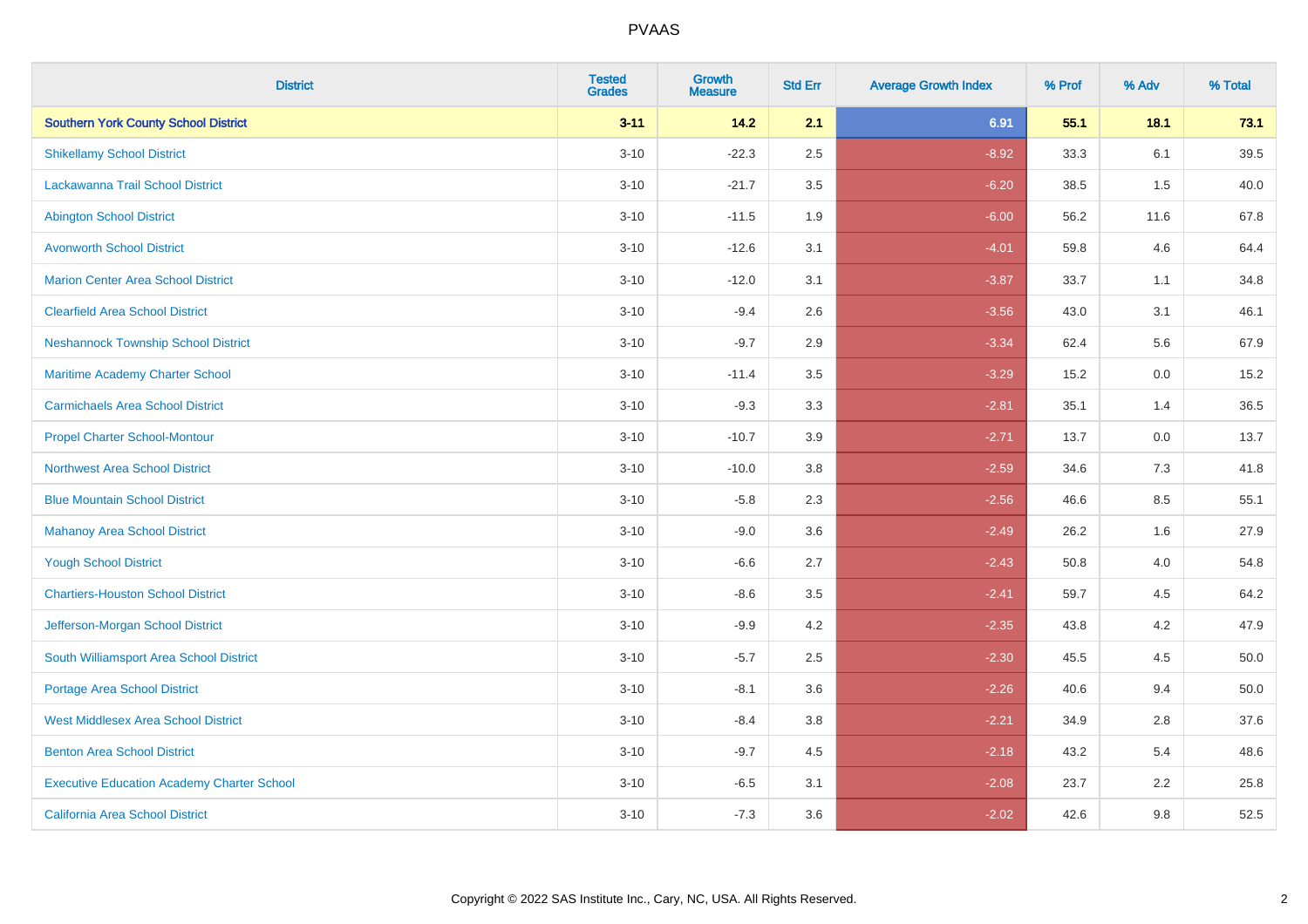| <b>District</b>                               | <b>Tested</b><br><b>Grades</b> | <b>Growth</b><br><b>Measure</b> | <b>Std Err</b> | <b>Average Growth Index</b> | % Prof | % Adv   | % Total |
|-----------------------------------------------|--------------------------------|---------------------------------|----------------|-----------------------------|--------|---------|---------|
| <b>Southern York County School District</b>   | $3 - 11$                       | $14.2$                          | 2.1            | 6.91                        | 55.1   | 18.1    | 73.1    |
| <b>Moshannon Valley School District</b>       | $3 - 10$                       | $-7.0$                          | 3.4            | $-2.01$                     | 48.5   | 0.0     | 48.5    |
| <b>Mount Union Area School District</b>       | $3 - 10$                       | $-6.1$                          | 3.1            | $-1.97$                     | 32.2   | 3.4     | 35.6    |
| <b>Montrose Area School District</b>          | $3 - 10$                       | $-5.5$                          | 3.0            | $-1.82$                     | 46.7   | 5.4     | 52.2    |
| <b>Tri-Valley School District</b>             | $3 - 10$                       | $-6.4$                          | 4.1            | $-1.57$                     | 37.0   | 4.4     | 41.3    |
| <b>Fort Cherry School District</b>            | $3 - 10$                       | $-5.9$                          | 3.8            | $-1.56$                     | 55.2   | 5.2     | 60.3    |
| <b>MaST Community Charter School</b>          | $3 - 10$                       | $-4.1$                          | 2.7            | $-1.52$                     | 44.0   | 9.5     | 53.4    |
| <b>Ferndale Area School District</b>          | $3 - 10$                       | $-5.8$                          | 4.3            | $-1.33$                     | 40.0   | 0.0     | 40.0    |
| <b>Cambria Heights School District</b>        | $3 - 10$                       | $-4.1$                          | 3.1            | $-1.32$                     | 51.0   | 6.0     | 57.0    |
| <b>Troy Area School District</b>              | $3 - 10$                       | $-4.3$                          | 3.4            | $-1.26$                     | 43.2   | 5.7     | 48.9    |
| <b>Kane Area School District</b>              | $3 - 10$                       | $-3.7$                          | 3.2            | $-1.17$                     | 39.5   | 9.9     | 49.4    |
| <b>Antietam School District</b>               | $3 - 10$                       | $-4.3$                          | 3.8            | $-1.13$                     | 36.4   | 5.4     | 41.8    |
| <b>Valley Grove School District</b>           | $3 - 10$                       | $-3.7$                          | 3.7            | $-1.01$                     | 51.2   | 6.1     | 57.3    |
| <b>Sullivan County School District</b>        | $3 - 10$                       | $-4.0$                          | 4.4            | $-0.90$                     | 66.7   | 2.6     | 69.2    |
| <b>Northeast Bradford School District</b>     | $3 - 10$                       | $-3.1$                          | 4.0            | $-0.78$                     | 33.9   | 3.4     | 37.3    |
| <b>Mid Valley School District</b>             | $3 - 10$                       | $-1.7$                          | 3.0            | $-0.55$                     | 45.1   | $7.8\,$ | 52.9    |
| <b>Wyoming Area School District</b>           | $3 - 10$                       | $-1.3$                          | 2.6            | $-0.50$                     | 53.8   | 10.8    | 64.6    |
| <b>Bellwood-Antis School District</b>         | $3 - 10$                       | $-1.2$                          | 3.2            | $-0.39$                     | 55.1   | 10.1    | 65.2    |
| <b>Glendale School District</b>               | $3 - 10$                       | $-0.9$                          | 3.7            | $-0.24$                     | 50.0   | 5.4     | 55.4    |
| <b>Reynolds School District</b>               | $3 - 10$                       | 0.5                             | 3.4            | 0.16                        | 52.1   | 7.0     | 59.2    |
| <b>Bloomsburg Area School District</b>        | $3 - 10$                       | 0.7                             | 3.0            | 0.23                        | 55.9   | 11.8    | 67.6    |
| <b>Mastery Charter School - Thomas Campus</b> | $3 - 10$                       | 2.1                             | 6.2            | 0.33                        | 28.6   | 0.0     | 28.6    |
| <b>Wallingford-Swarthmore School District</b> | $3 - 10$                       | 0.9                             | 2.4            | 0.38                        | 64.4   | 22.7    | 87.1    |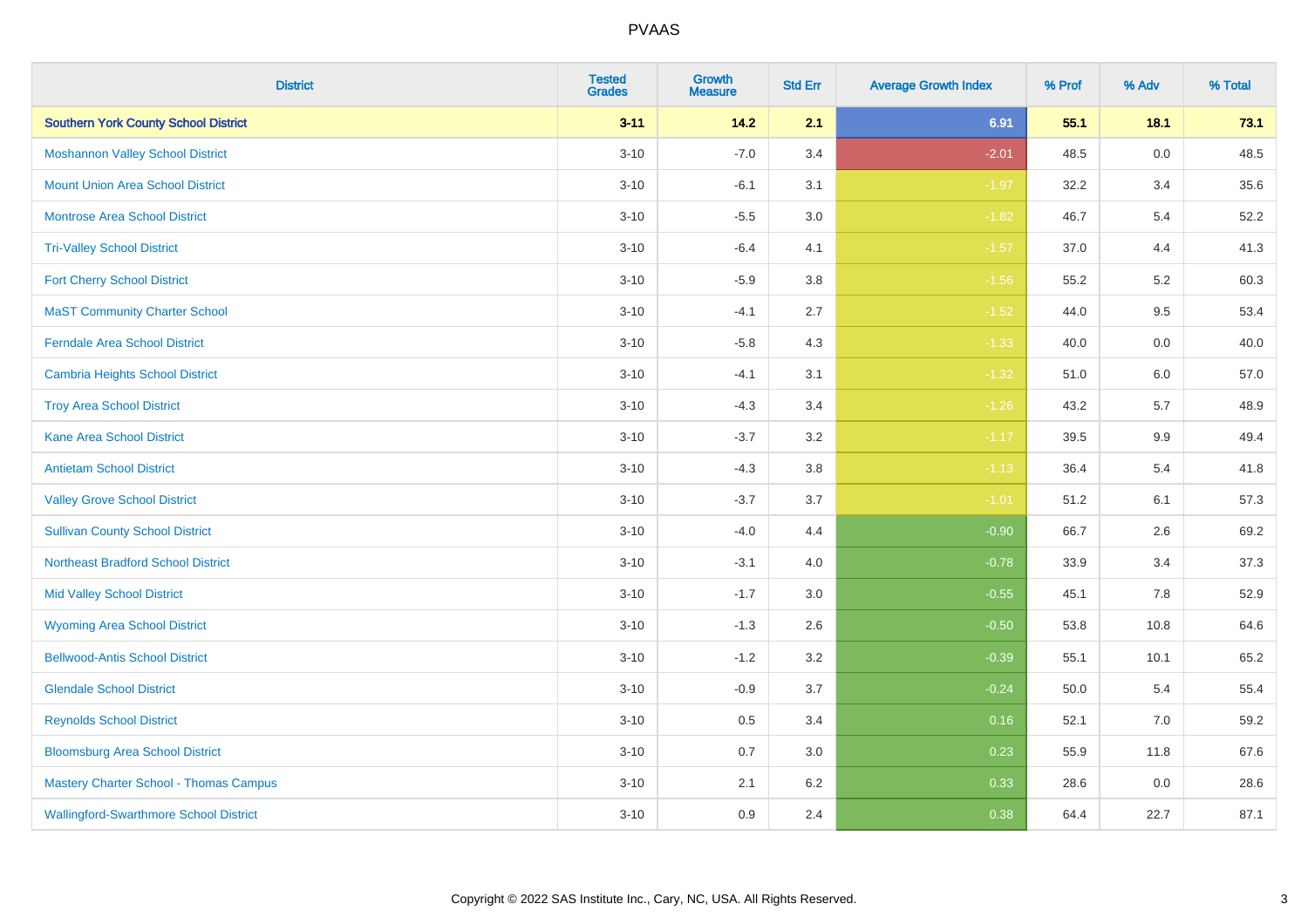| <b>District</b>                                    | <b>Tested</b><br><b>Grades</b> | <b>Growth</b><br><b>Measure</b> | <b>Std Err</b> | <b>Average Growth Index</b> | % Prof | % Adv | % Total |
|----------------------------------------------------|--------------------------------|---------------------------------|----------------|-----------------------------|--------|-------|---------|
| <b>Southern York County School District</b>        | $3 - 11$                       | 14.2                            | 2.1            | 6.91                        | 55.1   | 18.1  | 73.1    |
| <b>Harmony Area School District</b>                | $3 - 10$                       | 4.5                             | 6.3            | 0.72                        | 33.3   | 13.3  | 46.7    |
| <b>Southeastern Greene School District</b>         | $3 - 10$                       | 3.3                             | 4.6            | 0.72                        | 57.6   | 6.1   | 63.6    |
| <b>Shanksville-Stonycreek School District</b>      | $3 - 10$                       | 7.0                             | 5.9            | 1.20                        | 64.7   | 17.6  | 82.4    |
| <b>MaST Community Charter School II</b>            | $3 - 10$                       | 4.4                             | 3.2            | 1.37                        | 28.4   | 3.4   | 31.8    |
| <b>South Butler County School District</b>         | $3 - 10$                       | 3.9                             | 2.5            | 1.54                        | 53.1   | 16.6  | 69.7    |
| Allegheny-Clarion Valley School District           | $3 - 10$                       | 7.8                             | 4.7            | 1.65                        | 53.3   | 3.3   | 56.7    |
| <b>Sto-Rox School District</b>                     | $3 - 10$                       | 6.6                             | 3.7            | 1.80                        | 13.4   | 0.0   | 13.4    |
| <b>Monessen City School District</b>               | $3 - 10$                       | 8.3                             | 4.5            | 1.85                        | 42.9   | 2.9   | 45.7    |
| <b>Beaver Area School District</b>                 | $3 - 10$                       | 4.7                             | 2.4            | 1.94                        | 57.4   | 16.8  | 74.2    |
| <b>Central Valley School District</b>              | $3 - 10$                       | 4.8                             | 2.4            | 1.98                        | 56.9   | 9.0   | 65.9    |
| <b>Muhlenberg School District</b>                  | $3 - 10$                       | 4.0                             | 1.9            | 2.10                        | 34.2   | 2.6   | 36.8    |
| Carbondale Area School District                    | $3 - 10$                       | 7.4                             | 3.3            | 2.25                        | 56.6   | 2.6   | 59.2    |
| <b>Collegium Charter School</b>                    | $3 - 10$                       | 5.9                             | 2.5            | 2.33                        | 38.1   | 7.9   | 46.0    |
| <b>Belmont Charter School</b>                      | $3 - 10$                       | 16.0                            | 6.5            | 2.45                        | 64.3   | 0.0   | 64.3    |
| <b>Bethlehem-Center School District</b>            | $3 - 10$                       | 8.1                             | 3.3            | 2.46                        | 35.1   | 1.4   | 36.5    |
| <b>Mars Area School District</b>                   | $3 - 10$                       | 5.7                             | 2.1            | 2.75                        | 57.9   | 18.2  | 76.1    |
| <b>Freeport Area School District</b>               | $3 - 10$                       | 9.7                             | 2.5            | 3.91                        | 57.5   | 17.8  | 75.3    |
| <b>Centennial School District</b>                  | $3 - 10$                       | 7.1                             | 1.7            | 4.29                        | 50.1   | 8.7   | 58.9    |
| <b>Commonwealth Charter Academy Charter School</b> | $3 - 10$                       | 9.1                             | 1.9            | 4.90                        | 47.2   | 9.1   | 56.3    |
| <b>Fleetwood Area School District</b>              | $3 - 10$                       | 12.2                            | 2.2            | 5.68                        | 53.5   | 11.6  | 65.2    |
| <b>Avon Grove School District</b>                  | $3 - 10$                       | 10.0                            | 1.6            | 6.26                        | 56.3   | 18.6  | 74.9    |
| <b>Derry Township School District</b>              | $3 - 10$                       | 12.8                            | 2.0            | 6.39                        | 54.8   | 25.8  | 80.6    |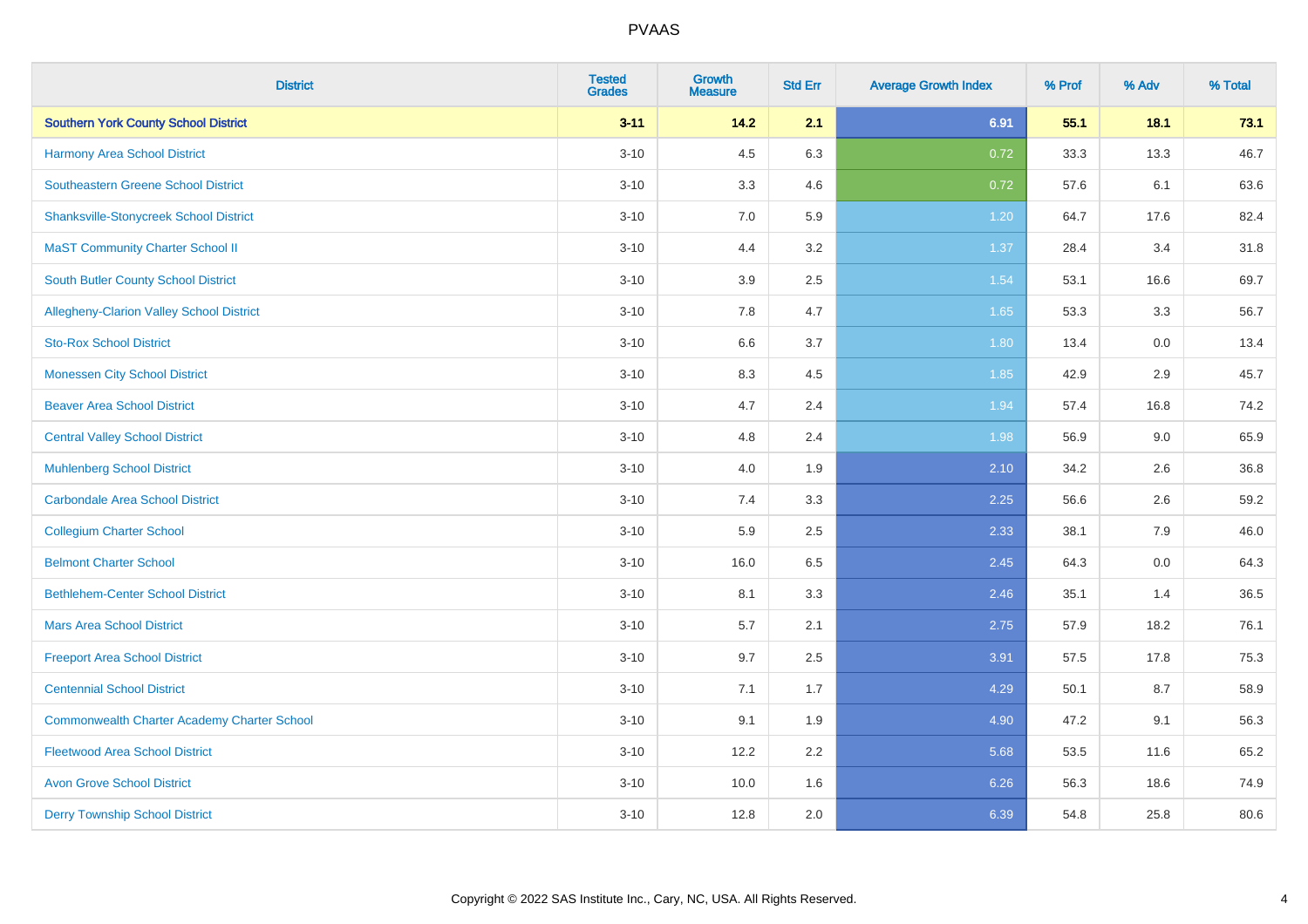| <b>District</b>                                | <b>Tested</b><br><b>Grades</b> | <b>Growth</b><br><b>Measure</b> | <b>Std Err</b> | <b>Average Growth Index</b> | % Prof | % Adv   | % Total |
|------------------------------------------------|--------------------------------|---------------------------------|----------------|-----------------------------|--------|---------|---------|
| <b>Southern York County School District</b>    | $3 - 11$                       | $14.2$                          | 2.1            | 6.91                        | 55.1   | 18.1    | 73.1    |
| <b>Garnet Valley School District</b>           | $3 - 10$                       | 10.9                            | 1.7            | 6.53                        | 67.1   | 19.0    | 86.1    |
| <b>Wissahickon School District</b>             | $3 - 10$                       | 12.5                            | 1.8            | 6.85                        | 58.3   | 22.4    | 80.7    |
| <b>Owen J Roberts School District</b>          | $3 - 11$                       | $-12.3$                         | 1.6            | $-7.61$                     | 57.0   | 11.9    | 69.0    |
| Hatboro-Horsham School District                | $3 - 11$                       | $-12.8$                         | 1.7            | $-7.47$                     | 45.6   | 7.2     | 52.8    |
| Philipsburg-Osceola Area School District       | $3 - 11$                       | $-24.8$                         | 3.3            | $-7.43$                     | 19.7   | 2.6     | 22.4    |
| <b>Chambersburg Area School District</b>       | $3 - 11$                       | $-9.5$                          | 1.3            | $-7.20$                     | 42.7   | $8.6\,$ | 51.4    |
| <b>Northwestern School District</b>            | $3 - 11$                       | $-24.9$                         | 3.5            | $-7.13$                     | 42.6   | 2.9     | 45.6    |
| <b>Bristol Township School District</b>        | $3 - 11$                       | $-13.9$                         | 2.0            | $-7.05$                     | 31.0   | 3.7     | 34.7    |
| <b>Curwensville Area School District</b>       | $3 - 11$                       | $-27.9$                         | 4.1            | $-6.72$                     | 42.5   | 4.1     | 46.6    |
| Mifflinburg Area School District               | $3 - 11$                       | $-15.8$                         | 2.5            | $-6.30$                     | 42.4   | 4.0     | 46.4    |
| <b>Ringgold School District</b>                | $3 - 11$                       | $-14.7$                         | 2.4            | $-6.04$                     | 41.5   | 7.9     | 49.4    |
| <b>Springfield Township School District</b>    | $3 - 11$                       | $-18.9$                         | 3.2            | $-5.88$                     | 62.6   | 3.6     | 66.3    |
| <b>Solanco School District</b>                 | $3 - 11$                       | $-11.0$                         | 2.0            | $-5.55$                     | 41.6   | 4.5     | 46.1    |
| <b>Exeter Township School District</b>         | $3 - 11$                       | $-10.4$                         | 1.9            | $-5.44$                     | 50.6   | 2.7     | 53.3    |
| <b>Southern Fulton School District</b>         | $3 - 11$                       | $-23.7$                         | 4.4            | $-5.37$                     | 34.2   | 10.5    | 44.7    |
| <b>Plum Borough School District</b>            | $3 - 11$                       | $-11.3$                         | 2.2            | $-5.19$                     | 51.1   | 9.0     | 60.1    |
| <b>Titusville Area School District</b>         | $3 - 11$                       | $-13.2$                         | 2.6            | $-4.99$                     | 43.2   | 4.8     | 48.0    |
| Southern Columbia Area School District         | $3 - 11$                       | $-14.6$                         | 3.0            | $-4.92$                     | 55.0   | 4.0     | 59.0    |
| Schuylkill Haven Area School District          | $3 - 11$                       | $-15.3$                         | 3.1            | $-4.87$                     | 49.7   | 2.4     | 52.1    |
| <b>Tacony Academy Charter School</b>           | $3 - 11$                       | $-14.7$                         | 3.0            | $-4.82$                     | 22.4   | 1.8     | 24.1    |
| <b>Frazier School District</b>                 | $3 - 11$                       | $-17.2$                         | 3.7            | $-4.70$                     | 37.1   | 1.6     | 38.7    |
| <b>Riverside Beaver County School District</b> | $3 - 11$                       | $-14.0$                         | 3.0            | $-4.64$                     | 49.4   | 8.8     | 58.2    |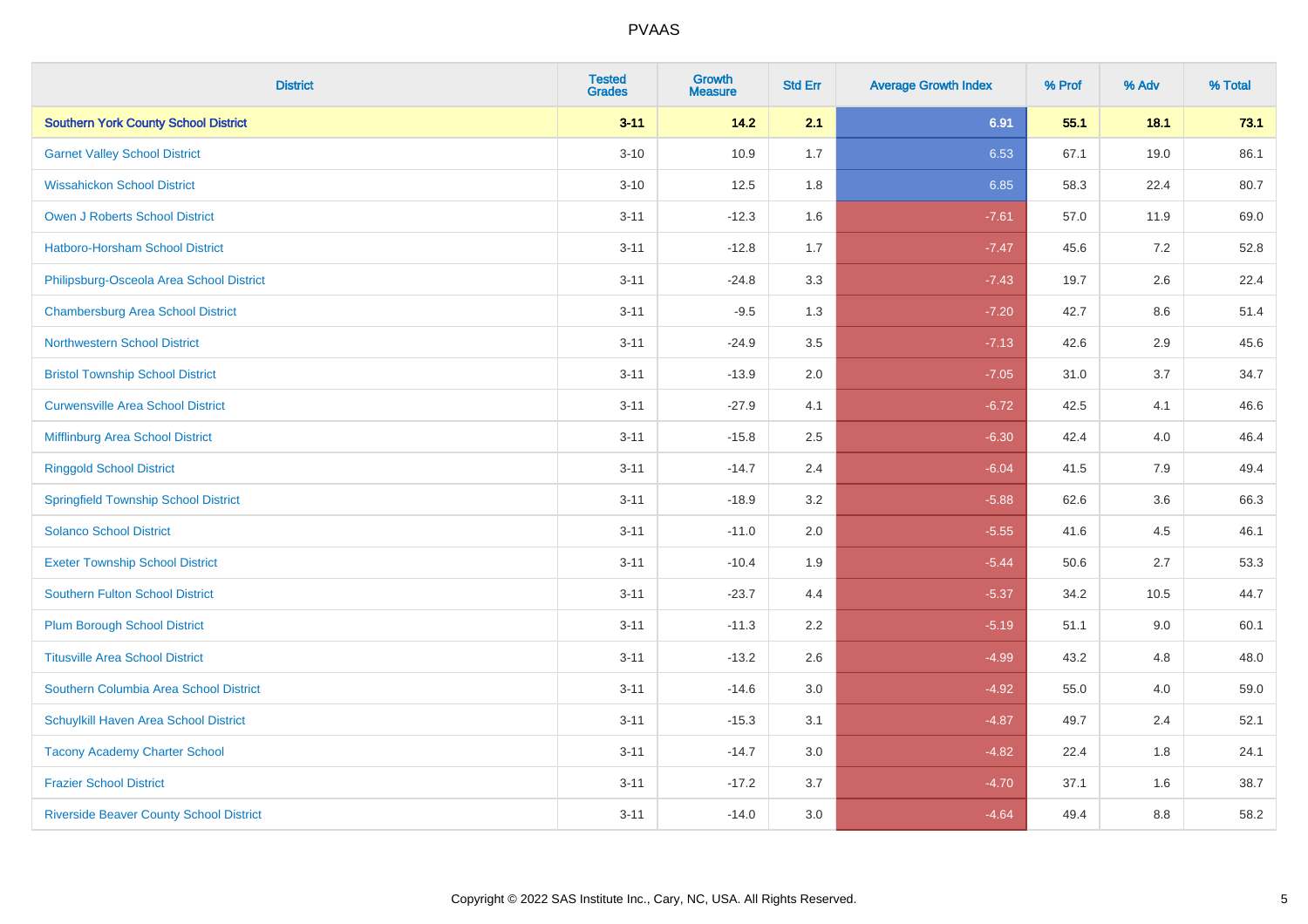| <b>District</b>                               | <b>Tested</b><br><b>Grades</b> | <b>Growth</b><br><b>Measure</b> | <b>Std Err</b> | <b>Average Growth Index</b> | % Prof | % Adv   | % Total |
|-----------------------------------------------|--------------------------------|---------------------------------|----------------|-----------------------------|--------|---------|---------|
| <b>Southern York County School District</b>   | $3 - 11$                       | $14.2$                          | 2.1            | 6.91                        | 55.1   | 18.1    | 73.1    |
| <b>Butler Area School District</b>            | $3 - 11$                       | $-6.5$                          | 1.5            | $-4.26$                     | 42.5   | 9.4     | 51.9    |
| Southern Tioga School District                | $3 - 11$                       | $-11.5$                         | 2.7            | $-4.25$                     | 47.8   | 6.4     | 54.3    |
| <b>South Park School District</b>             | $3 - 11$                       | $-11.3$                         | 2.7            | $-4.23$                     | 53.5   | 13.7    | 67.3    |
| <b>Wellsboro Area School District</b>         | $3 - 11$                       | $-12.4$                         | 3.0            | $-4.11$                     | 49.2   | 11.9    | 61.1    |
| <b>Big Spring School District</b>             | $3 - 11$                       | $-9.8$                          | 2.4            | $-4.00$                     | 38.6   | 8.9     | 47.5    |
| Southern Huntingdon County School District    | $3 - 11$                       | $-12.9$                         | 3.2            | $-3.98$                     | 32.5   | 2.5     | 35.0    |
| <b>Minersville Area School District</b>       | $3 - 11$                       | $-14.4$                         | 3.7            | $-3.90$                     | 39.3   | 3.3     | 42.6    |
| Propel Charter School - Braddock Hills        | $3 - 11$                       | $-13.6$                         | 3.6            | $-3.81$                     | 9.7    | 1.6     | 11.3    |
| Johnsonburg Area School District              | $3 - 11$                       | $-14.1$                         | 3.9            | $-3.62$                     | 54.0   | 4.6     | 58.6    |
| <b>Berwick Area School District</b>           | $3 - 11$                       | $-9.3$                          | 2.6            | $-3.59$                     | 42.1   | 5.5     | 47.6    |
| <b>Ridgway Area School District</b>           | $3 - 11$                       | $-14.5$                         | 4.1            | $-3.56$                     | 49.0   | 9.8     | 58.8    |
| <b>Moniteau School District</b>               | $3 - 11$                       | $-11.8$                         | 3.3            | $-3.56$                     | 50.0   | $6.3\,$ | 56.3    |
| <b>Milton Area School District</b>            | $3 - 11$                       | $-8.7$                          | 2.5            | $-3.52$                     | 45.4   | 6.9     | 52.3    |
| <b>Penn-Delco School District</b>             | $3 - 11$                       | $-6.8$                          | 1.9            | $-3.51$                     | 46.6   | 3.2     | 49.8    |
| <b>Williamsburg Community School District</b> | $3 - 11$                       | $-14.3$                         | 4.1            | $-3.48$                     | 28.3   | $0.0\,$ | 28.3    |
| <b>Elizabeth Forward School District</b>      | $3 - 11$                       | $-8.4$                          | 2.4            | $-3.41$                     | 51.7   | 4.0     | 55.7    |
| <b>Steelton-Highspire School District</b>     | $3 - 11$                       | $-11.8$                         | 3.5            | $-3.40$                     | 14.5   | 0.0     | 14.5    |
| <b>Boyertown Area School District</b>         | $3 - 11$                       | $-4.7$                          | 1.5            | $-3.17$                     | 55.2   | 11.3    | 66.5    |
| <b>Wallenpaupack Area School District</b>     | $3 - 11$                       | $-7.1$                          | 2.3            | $-3.09$                     | 40.8   | 2.4     | 43.1    |
| <b>Dubois Area School District</b>            | $3 - 11$                       | $-6.2$                          | 2.0            | $-3.07$                     | 50.9   | 13.4    | 64.3    |
| <b>Palisades School District</b>              | $3 - 11$                       | $-8.7$                          | 2.8            | $-3.06$                     | 53.8   | 6.7     | 60.5    |
| <b>Pittsburgh School District</b>             | $3 - 11$                       | $-3.3$                          | 1.1            | $-3.04$                     | 33.9   | 8.2     | 42.1    |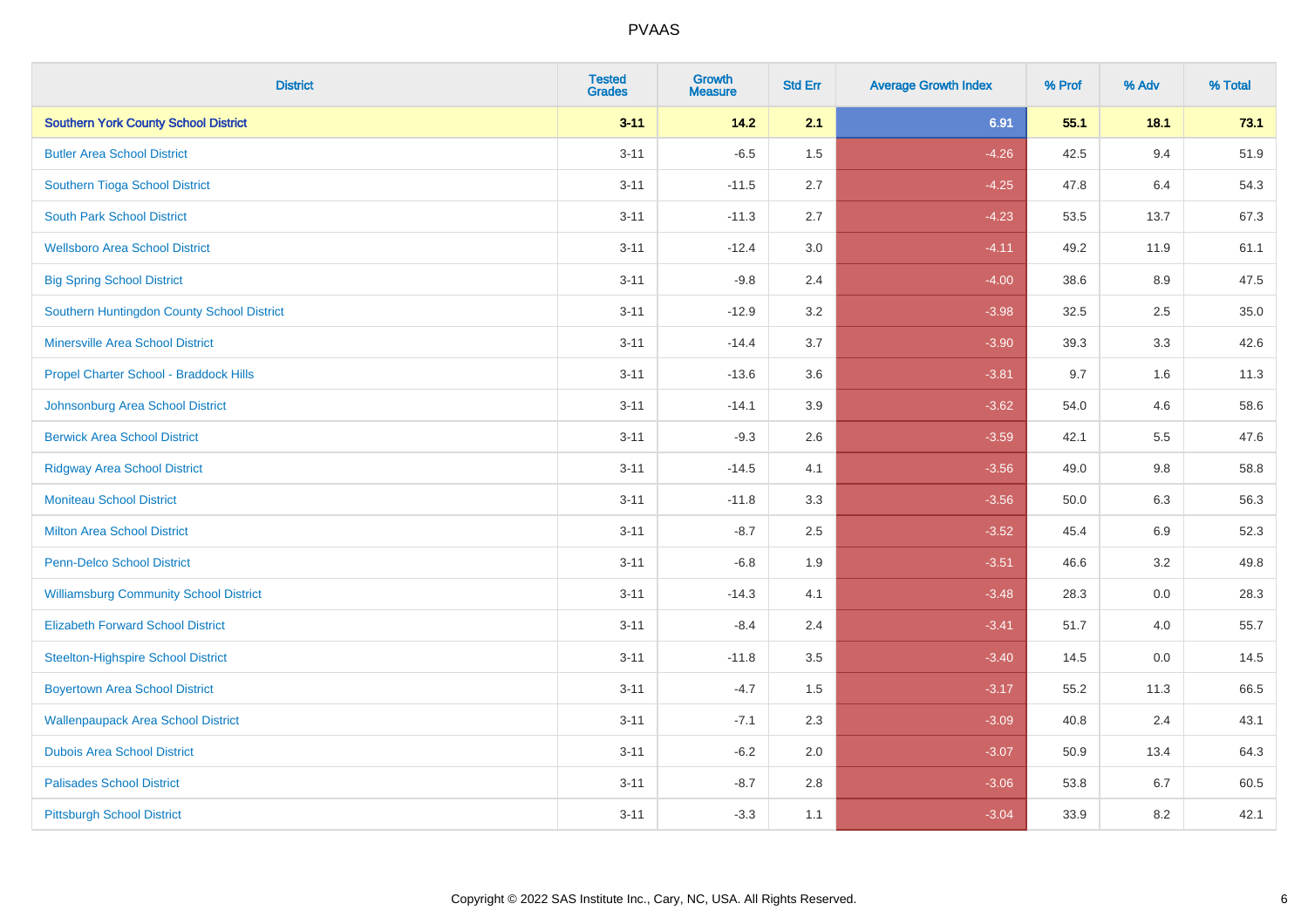| <b>District</b>                              | <b>Tested</b><br><b>Grades</b> | <b>Growth</b><br><b>Measure</b> | <b>Std Err</b> | <b>Average Growth Index</b> | % Prof | % Adv   | % Total |
|----------------------------------------------|--------------------------------|---------------------------------|----------------|-----------------------------|--------|---------|---------|
| <b>Southern York County School District</b>  | $3 - 11$                       | $14.2$                          | 2.1            | 6.91                        | 55.1   | 18.1    | 73.1    |
| Philadelphia Academy Charter School          | $3 - 11$                       | $-8.9$                          | 2.9            | $-3.04$                     | 50.5   | 2.9     | 53.4    |
| <b>North East School District</b>            | $3 - 11$                       | $-9.3$                          | 3.1            | $-3.02$                     | 62.6   | 14.4    | 77.0    |
| <b>Penn Hills School District</b>            | $3 - 11$                       | $-7.6$                          | 2.6            | $-2.94$                     | 33.1   | 0.7     | 33.8    |
| <b>Rochester Area School District</b>        | $3 - 11$                       | $-13.2$                         | 4.6            | $-2.89$                     | 19.5   | 1.3     | 20.8    |
| <b>Propel Charter School-Homestead</b>       | $3 - 11$                       | $-11.7$                         | 4.1            | $-2.84$                     | 15.9   | 0.0     | 15.9    |
| <b>Nazareth Area School District</b>         | $3 - 11$                       | $-4.7$                          | 1.7            | $-2.82$                     | 59.2   | $9.9\,$ | 69.0    |
| <b>Carlisle Area School District</b>         | $3 - 11$                       | $-5.3$                          | 1.9            | $-2.81$                     | 54.0   | 6.3     | 60.3    |
| <b>Redbank Valley School District</b>        | $3 - 11$                       | $-9.5$                          | 3.4            | $-2.77$                     | 31.5   | 4.9     | 36.4    |
| <b>Highlands School District</b>             | $3 - 11$                       | $-7.4$                          | 2.7            | $-2.76$                     | 44.4   | 3.7     | 48.2    |
| <b>Forest Hills School District</b>          | $3 - 11$                       | $-7.3$                          | 2.7            | $-2.74$                     | 41.1   | 13.7    | 54.8    |
| <b>Trinity Area School District</b>          | $3 - 11$                       | $-5.4$                          | 2.0            | $-2.71$                     | 48.3   | 11.8    | 60.1    |
| South Allegheny School District              | $3 - 11$                       | $-8.8$                          | 3.2            | $-2.70$                     | 40.5   | 0.0     | 40.5    |
| <b>Blairsville-Saltsburg School District</b> | $3 - 11$                       | $-8.0$                          | 3.0            | $-2.68$                     | 37.3   | 7.0     | 44.3    |
| <b>Harbor Creek School District</b>          | $3 - 11$                       | $-7.1$                          | 2.7            | $-2.67$                     | 48.8   | 15.2    | 64.0    |
| <b>Pine Grove Area School District</b>       | $3 - 11$                       | $-7.7$                          | 2.9            | $-2.66$                     | 42.3   | 7.7     | 50.0    |
| <b>Dunmore School District</b>               | $3 - 11$                       | $-7.7$                          | 2.9            | $-2.62$                     | 34.0   | 7.2     | 41.2    |
| <b>Coatesville Area School District</b>      | $3 - 11$                       | $-4.4$                          | 1.7            | $-2.62$                     | 36.3   | 4.2     | 40.5    |
| <b>Slippery Rock Area School District</b>    | $3 - 11$                       | $-6.3$                          | 2.5            | $-2.51$                     | 56.2   | 9.5     | 65.7    |
| <b>North Star School District</b>            | $3 - 11$                       | $-8.7$                          | 3.5            | $-2.51$                     | 47.8   | 6.0     | 53.7    |
| <b>Keystone Central School District</b>      | $3 - 11$                       | $-5.1$                          | 2.0            | $-2.46$                     | 44.7   | 4.6     | 49.4    |
| <b>Sugar Valley Rural Charter School</b>     | $3 - 11$                       | $-11.0$                         | 4.5            | $-2.46$                     | 14.9   | 0.0     | 14.9    |
| <b>Mohawk Area School District</b>           | $3 - 11$                       | $-7.5$                          | 3.1            | $-2.45$                     | 49.4   | 11.0    | 60.4    |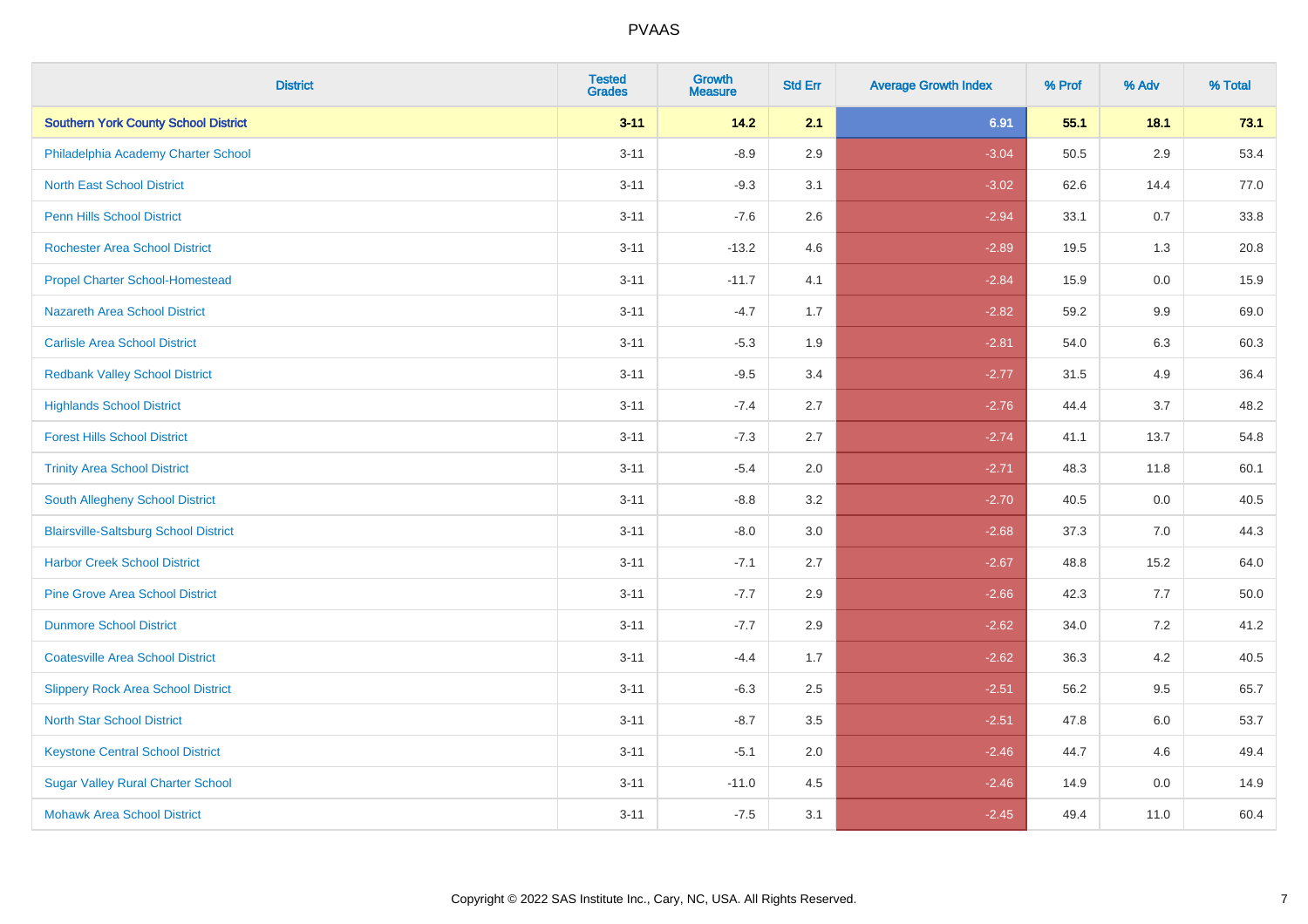| <b>District</b>                                | <b>Tested</b><br><b>Grades</b> | <b>Growth</b><br><b>Measure</b> | <b>Std Err</b> | <b>Average Growth Index</b> | % Prof | % Adv | % Total |
|------------------------------------------------|--------------------------------|---------------------------------|----------------|-----------------------------|--------|-------|---------|
| <b>Southern York County School District</b>    | $3 - 11$                       | $14.2$                          | 2.1            | 6.91                        | 55.1   | 18.1  | 73.1    |
| <b>Farrell Area School District</b>            | $3 - 11$                       | $-10.4$                         | 4.3            | $-2.41$                     | 19.0   | 0.0   | 19.0    |
| <b>Freedom Area School District</b>            | $3 - 11$                       | $-7.1$                          | 3.0            | $-2.37$                     | 43.8   | 4.2   | 47.9    |
| <b>Southmoreland School District</b>           | $3 - 11$                       | $-8.3$                          | 3.6            | $-2.32$                     | 56.8   | 7.2   | 64.0    |
| <b>Upper Moreland Township School District</b> | $3 - 11$                       | $-5.0$                          | 2.2            | $-2.31$                     | 57.9   | 4.0   | 61.9    |
| Salisbury-Elk Lick School District             | $3 - 11$                       | $-13.5$                         | 5.9            | $-2.30$                     | 27.8   | 0.0   | 27.8    |
| <b>Indiana Area School District</b>            | $3 - 11$                       | $-5.3$                          | 2.3            | $-2.28$                     | 47.6   | 18.4  | 66.1    |
| <b>Oxford Area School District</b>             | $3 - 11$                       | $-4.3$                          | 1.9            | $-2.26$                     | 41.3   | 8.0   | 49.3    |
| <b>East Lycoming School District</b>           | $3 - 11$                       | $-6.0$                          | 2.7            | $-2.24$                     | 48.3   | 4.2   | 52.5    |
| <b>Windber Area School District</b>            | $3 - 11$                       | $-7.2$                          | 3.2            | $-2.24$                     | 55.4   | 7.2   | 62.6    |
| <b>Muncy School District</b>                   | $3 - 11$                       | $-8.1$                          | 3.7            | $-2.21$                     | 42.0   | 3.8   | 45.8    |
| Jim Thorpe Area School District                | $3 - 11$                       | $-5.8$                          | 2.7            | $-2.19$                     | 33.3   | 7.4   | 40.7    |
| <b>Perkiomen Valley School District</b>        | $3 - 11$                       | $-3.5$                          | 1.6            | $-2.18$                     | 53.8   | 13.4  | 67.2    |
| <b>Crawford Central School District</b>        | $3 - 11$                       | $-4.7$                          | 2.2            | $-2.15$                     | 40.6   | 10.5  | 51.1    |
| <b>Aliquippa School District</b>               | $3 - 11$                       | $-9.0$                          | 4.2            | $-2.14$                     | 11.0   | 0.0   | 11.0    |
| <b>Williams Valley School District</b>         | $3 - 11$                       | $-7.3$                          | 3.4            | $-2.13$                     | 23.2   | 0.0   | 23.2    |
| <b>Middletown Area School District</b>         | $3 - 11$                       | $-5.3$                          | 2.6            | $-2.05$                     | 46.4   | 5.3   | 51.7    |
| Karns City Area School District                | $3 - 11$                       | $-6.0$                          | 2.9            | $-2.03$                     | 53.1   | 8.3   | 61.5    |
| <b>Corry Area School District</b>              | $3 - 11$                       | $-5.3$                          | 2.6            | $-2.03$                     | 38.5   | 6.0   | 44.5    |
| <b>Upper Dauphin Area School District</b>      | $3 - 11$                       | $-6.3$                          | 3.2            | $-1.98$                     | 37.4   | 4.8   | 42.2    |
| <b>Bermudian Springs School District</b>       | $3 - 11$                       | $-5.5$                          | 2.9            | $-1.94$                     | 56.4   | 6.8   | 63.2    |
| <b>Somerset Area School District</b>           | $3 - 11$                       | $-4.4$                          | 2.3            | $-1.93$                     | 44.4   | 14.9  | 59.3    |
| <b>Mount Pleasant Area School District</b>     | $3 - 11$                       | $-5.0$                          | 2.6            | $-1.93$                     | 52.6   | 0.0   | 52.6    |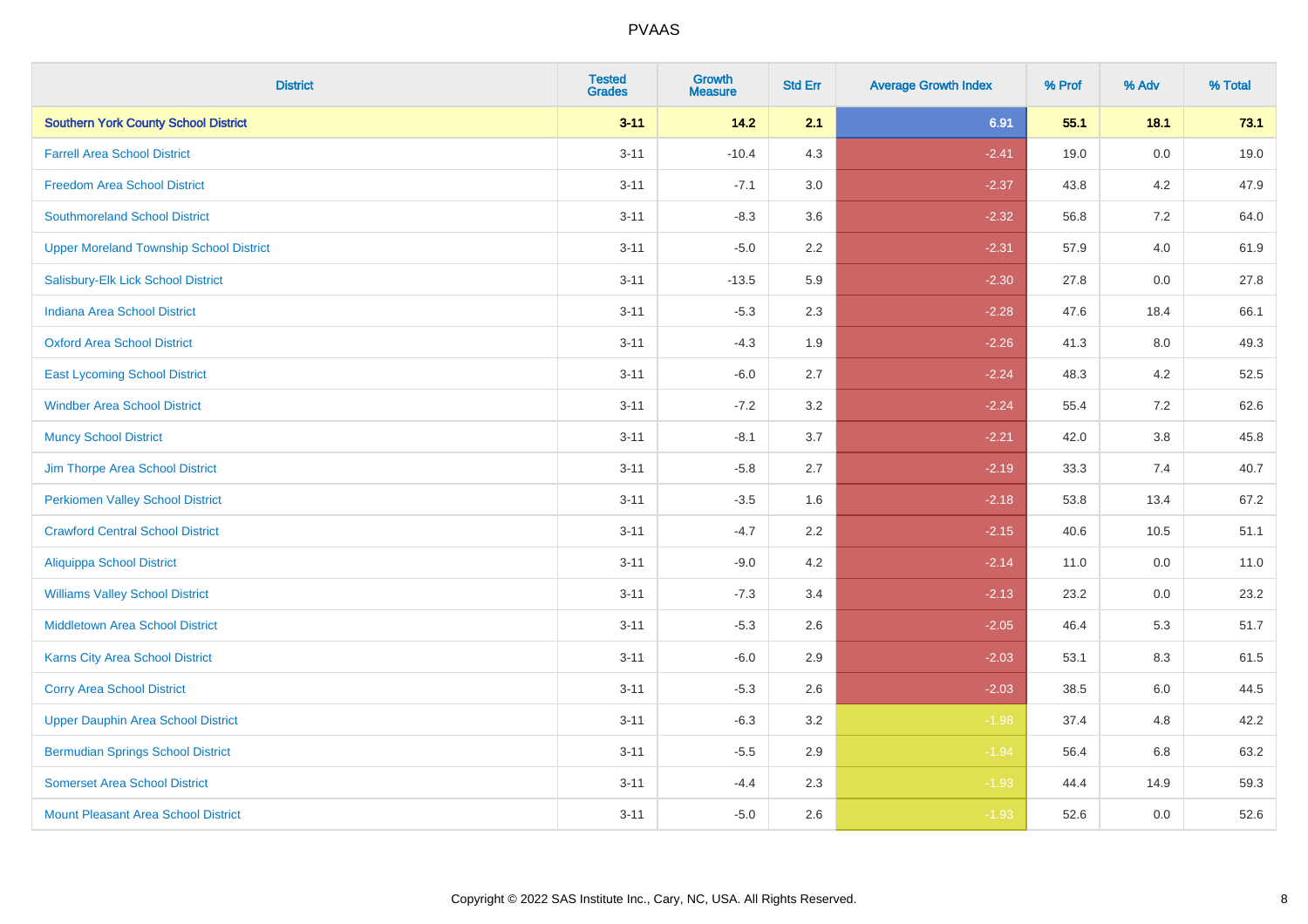| <b>District</b>                                | <b>Tested</b><br><b>Grades</b> | <b>Growth</b><br><b>Measure</b> | <b>Std Err</b> | <b>Average Growth Index</b> | % Prof | % Adv   | % Total |
|------------------------------------------------|--------------------------------|---------------------------------|----------------|-----------------------------|--------|---------|---------|
| <b>Southern York County School District</b>    | $3 - 11$                       | $14.2$                          | 2.1            | 6.91                        | 55.1   | 18.1    | 73.1    |
| <b>Gettysburg Area School District</b>         | $3 - 11$                       | $-4.0$                          | 2.1            | $-1.89$                     | 45.3   | 14.0    | 59.3    |
| <b>Greensburg Salem School District</b>        | $3 - 11$                       | $-4.4$                          | 2.4            | $-1.88$                     | 47.6   | 4.9     | 52.4    |
| <b>East Allegheny School District</b>          | $3 - 11$                       | $-6.3$                          | 3.3            | $-1.87$                     | 31.9   | 9.7     | 41.7    |
| <b>Western Beaver County School District</b>   | $3 - 11$                       | $-7.8$                          | 4.2            | $-1.87$                     | 56.5   | 6.5     | 63.0    |
| <b>Kiski Area School District</b>              | $3 - 11$                       | $-3.7$                          | 2.0            | $-1.86$                     | 57.4   | 10.4    | 67.8    |
| <b>Brandywine Heights Area School District</b> | $3 - 11$                       | $-4.9$                          | 2.7            | $-1.81$                     | 49.2   | 8.2     | 57.4    |
| <b>Pequea Valley School District</b>           | $3 - 11$                       | $-5.8$                          | 3.2            | $-1.80$                     | 39.8   | 9.1     | 48.9    |
| <b>Pittston Area School District</b>           | $3 - 11$                       | $-10.1$                         | 5.6            | $-1.80$                     | 38.1   | 9.5     | 47.6    |
| <b>Washington School District</b>              | $3 - 11$                       | $-4.9$                          | 2.8            | $-1.76$                     | 30.1   | 2.4     | 32.5    |
| <b>Canton Area School District</b>             | $3 - 11$                       | $-5.5$                          | 3.2            | $-1.75$                     | 40.7   | 2.3     | 43.0    |
| <b>Brentwood Borough School District</b>       | $3 - 11$                       | $-5.3$                          | 3.0            | $-1.72$                     | 52.0   | 6.1     | 58.2    |
| East Pennsboro Area School District            | $3 - 11$                       | $-4.2$                          | 2.5            | $-1.71$                     | 60.8   | $8.5\,$ | 69.3    |
| <b>Fairfield Area School District</b>          | $3 - 11$                       | $-5.6$                          | 3.4            | $-1.66$                     | 57.9   | 4.0     | 61.8    |
| <b>Shamokin Area School District</b>           | $3 - 11$                       | $-7.7$                          | 4.8            | $-1.60$                     | 38.1   | 3.2     | 41.3    |
| <b>Claysburg-Kimmel School District</b>        | $3 - 11$                       | $-5.7$                          | $4.0\,$        | $-1.42$                     | 42.9   | 8.2     | 51.0    |
| <b>Westmont Hilltop School District</b>        | $3 - 11$                       | $-4.0$                          | 2.8            | $-1.40$                     | 36.3   | 13.3    | 49.6    |
| <b>Greencastle-Antrim School District</b>      | $3 - 11$                       | $-3.0$                          | 2.2            | $-1.36$                     | 62.4   | 9.9     | 72.3    |
| <b>Ellwood City Area School District</b>       | $3 - 11$                       | $-4.2$                          | 3.2            | $-1.29$                     | 54.1   | 14.1    | 68.2    |
| <b>Shade-Central City School District</b>      | $3 - 11$                       | $-5.9$                          | 4.6            | $-1.28$                     | 27.8   | 0.0     | 27.8    |
| <b>Elk Lake School District</b>                | $3 - 11$                       | $-4.0$                          | 3.3            | $-1.23$                     | 46.2   | 3.3     | 49.4    |
| <b>Riverview School District</b>               | $3 - 11$                       | $-4.6$                          | 3.8            | $-1.20$                     | 57.9   | 15.8    | 73.7    |
| <b>Greater Johnstown School District</b>       | $3 - 11$                       | $-3.1$                          | 2.6            | $-1.19$                     | 26.1   | 0.0     | 26.1    |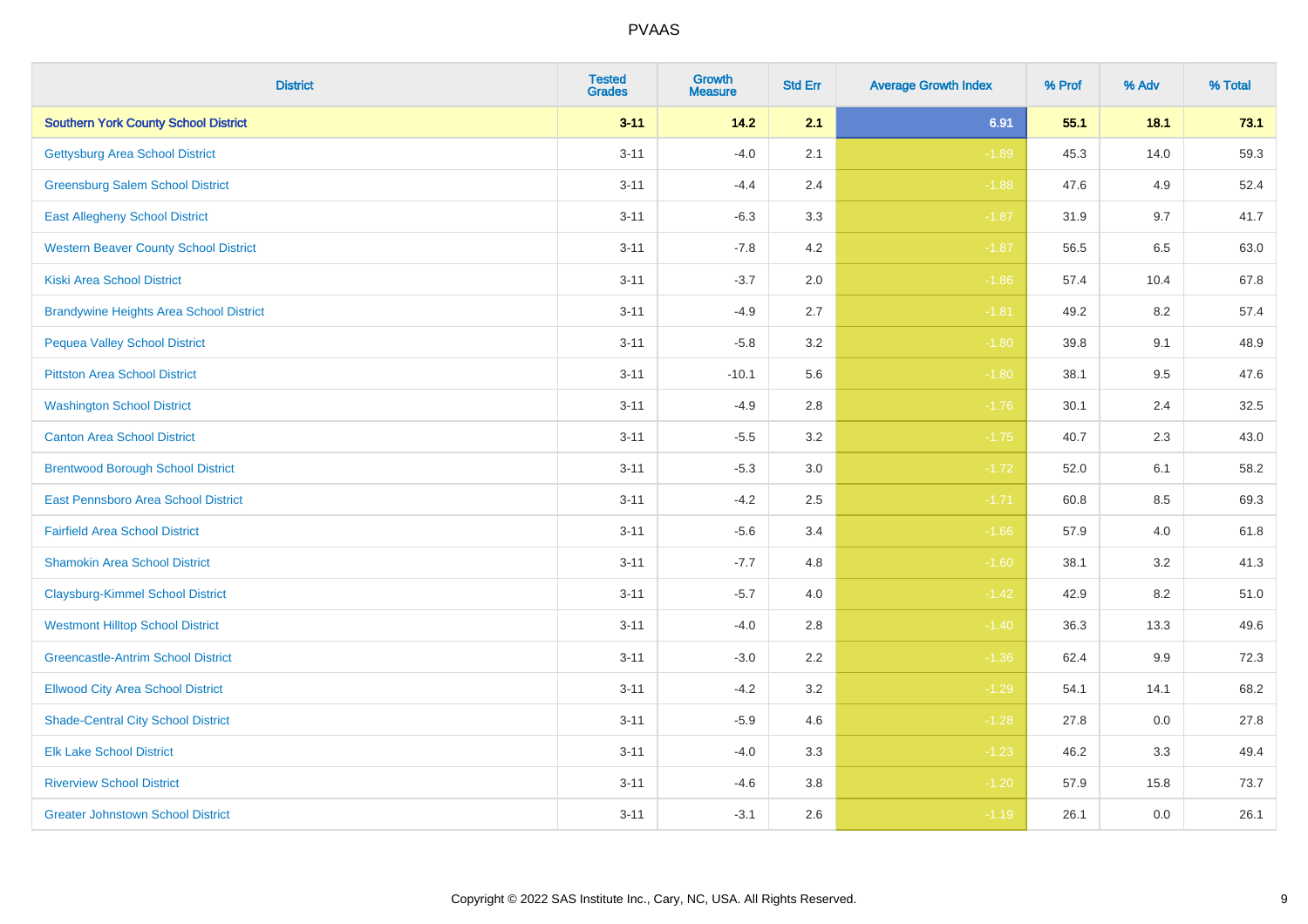| <b>District</b>                              | <b>Tested</b><br><b>Grades</b> | <b>Growth</b><br><b>Measure</b> | <b>Std Err</b> | <b>Average Growth Index</b> | % Prof | % Adv   | % Total  |
|----------------------------------------------|--------------------------------|---------------------------------|----------------|-----------------------------|--------|---------|----------|
| <b>Southern York County School District</b>  | $3 - 11$                       | 14.2                            | 2.1            | 6.91                        | 55.1   | 18.1    | 73.1     |
| <b>Big Beaver Falls Area School District</b> | $3 - 11$                       | $-3.9$                          | 3.3            | $-1.18$                     | 34.1   | $3.5\,$ | 37.6     |
| <b>Chichester School District</b>            | $3 - 11$                       | $-2.7$                          | 2.3            | $-1.17$                     | 44.6   | $6.6\,$ | 51.2     |
| Jeannette City School District               | $3 - 11$                       | $-4.3$                          | 3.8            | $-1.13$                     | 46.7   | 7.5     | 54.2     |
| <b>Dallas School District</b>                | $3 - 11$                       | $-2.5$                          | 2.2            | $-1.12$                     | 54.9   | 7.6     | 62.4     |
| Juniata Valley School District               | $3 - 11$                       | $-3.9$                          | 3.5            | $-1.10$                     | 44.4   | 3.5     | 47.8     |
| <b>Riverside School District</b>             | $3 - 11$                       | $-3.2$                          | 3.0            | $-1.09$                     | 43.0   | 9.0     | 52.0     |
| <b>Quaker Valley School District</b>         | $3 - 11$                       | $-2.8$                          | 2.6            | $-1.08$                     | 55.2   | 13.2    | 68.4     |
| Oil City Area School District                | $3 - 11$                       | $-2.9$                          | 2.6            | $-1.08$                     | 44.4   | 5.8     | $50.2\,$ |
| <b>West Greene School District</b>           | $3 - 11$                       | $-4.5$                          | 4.3            | $-1.04$                     | 36.6   | 7.3     | 43.9     |
| <b>Lewisburg Area School District</b>        | $3 - 11$                       | $-2.7$                          | 2.6            | $-1.03$                     | 57.0   | 18.5    | 75.6     |
| <b>Seneca Valley School District</b>         | $3 - 11$                       | $-1.4$                          | 1.4            | $-0.99$                     | 57.2   | 11.4    | 68.6     |
| <b>North Hills School District</b>           | $3 - 11$                       | $-1.8$                          | 1.8            | $-0.96$                     | 59.1   | 14.1    | 73.2     |
| <b>Wyoming Valley West School District</b>   | $3 - 11$                       | $-2.2$                          | 2.4            | $-0.91$                     | 49.4   | 3.0     | 52.4     |
| <b>Austin Area School District</b>           | $3 - 11$                       | $-5.7$                          | 6.4            | $-0.90$                     | 33.3   | 5.6     | 38.9     |
| <b>Montour School District</b>               | $3 - 11$                       | $-1.8$                          | 2.1            | $-0.88$                     | 61.4   | 15.1    | 76.5     |
| <b>Charleroi School District</b>             | $3 - 11$                       | $-2.6$                          | 3.0            | $-0.86$                     | 55.7   | 7.4     | 63.1     |
| <b>Phoenixville Area School District</b>     | $3 - 11$                       | $-1.7$                          | 2.1            | $-0.83$                     | 59.9   | 10.6    | 70.5     |
| <b>Chartiers Valley School District</b>      | $3 - 11$                       | $-1.7$                          | 2.0            | $-0.81$                     | 54.7   | 8.4     | 63.1     |
| <b>Forest Area School District</b>           | $3 - 11$                       | $-4.4$                          | 5.4            | $-0.81$                     | 36.2   | 2.1     | 38.3     |
| <b>Lebanon School District</b>               | $3 - 11$                       | $-1.6$                          | 1.9            | $-0.80$                     | 24.4   | 2.6     | 27.0     |
| Shenango Area School District                | $3 - 11$                       | $-2.6$                          | 3.3            | $-0.79$                     | 50.6   | 13.9    | 64.6     |
| <b>Gillingham Charter School</b>             | $3 - 11$                       | $-4.4$                          | 5.6            | $-0.77$                     | 20.8   | 8.3     | 29.2     |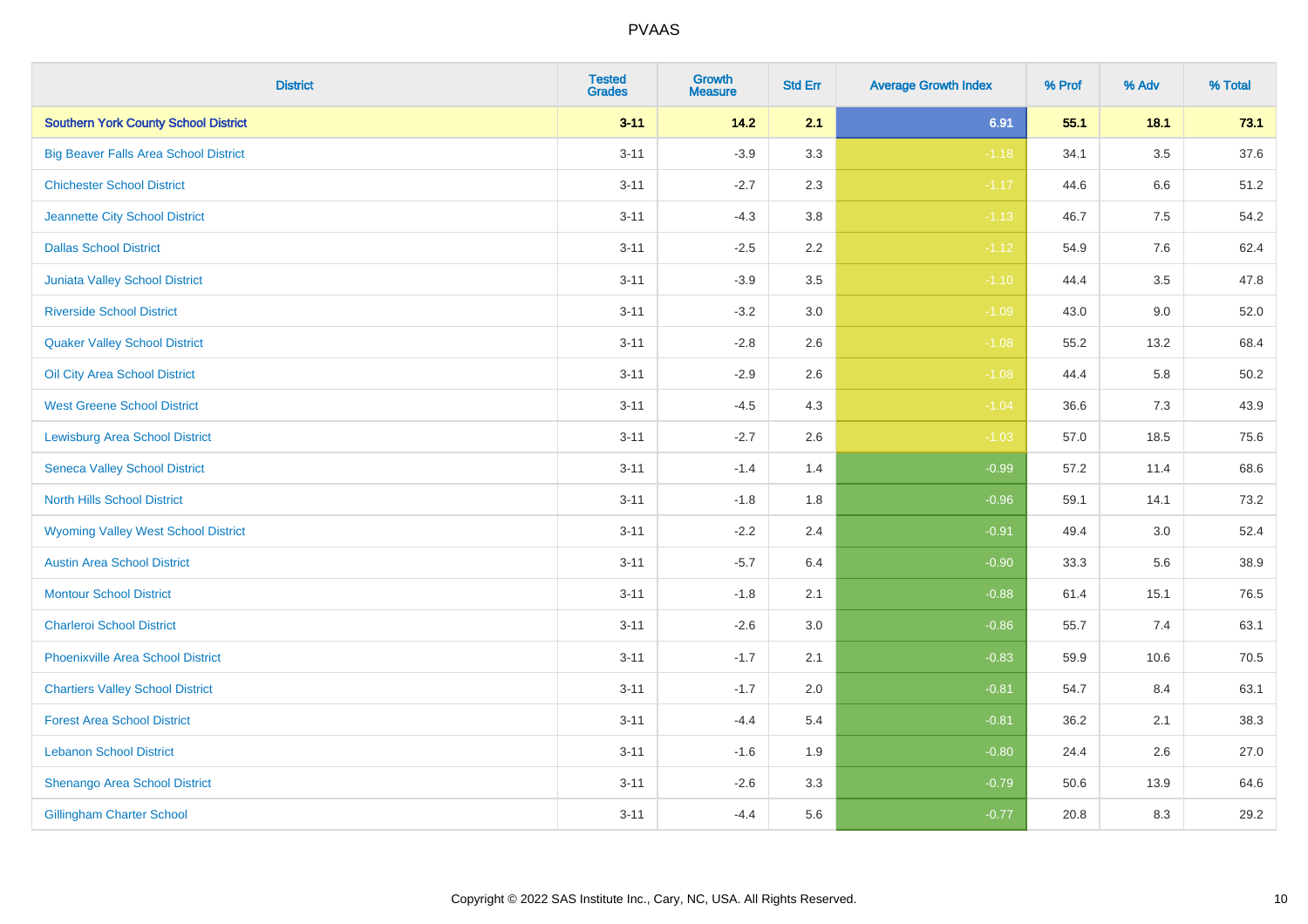| <b>District</b>                              | <b>Tested</b><br><b>Grades</b> | <b>Growth</b><br><b>Measure</b> | <b>Std Err</b> | <b>Average Growth Index</b> | % Prof | % Adv   | % Total |
|----------------------------------------------|--------------------------------|---------------------------------|----------------|-----------------------------|--------|---------|---------|
| <b>Southern York County School District</b>  | $3 - 11$                       | $14.2$                          | 2.1            | 6.91                        | 55.1   | 18.1    | 73.1    |
| <b>Bald Eagle Area School District</b>       | $3 - 11$                       | $-2.1$                          | 2.7            | $-0.75$                     | 48.4   | 9.4     | 57.7    |
| Huntingdon Area School District              | $3 - 11$                       | $-2.0$                          | 2.7            | $-0.72$                     | 36.8   | 10.3    | 47.0    |
| Mt Lebanon School District                   | $3 - 11$                       | $-1.0$                          | 1.5            | $-0.70$                     | 61.9   | 24.0    | 85.9    |
| <b>Lehighton Area School District</b>        | $3 - 11$                       | $-1.6$                          | 2.3            | $-0.70$                     | 51.1   | 5.6     | 56.7    |
| <b>North Pocono School District</b>          | $3 - 11$                       | $-2.3$                          | 3.4            | $-0.68$                     | 52.0   | 16.4    | 68.5    |
| <b>Cheltenham School District</b>            | $3 - 11$                       | $-1.4$                          | 2.1            | $-0.67$                     | 46.1   | 10.0    | 56.1    |
| <b>Fannett-Metal School District</b>         | $3 - 11$                       | $-3.4$                          | 5.1            | $-0.67$                     | 38.7   | 8.1     | 46.8    |
| <b>Susquehanna Community School District</b> | $3 - 11$                       | $-2.8$                          | 4.2            | $-0.66$                     | 49.4   | 6.9     | 56.3    |
| <b>Burgettstown Area School District</b>     | $3 - 11$                       | $-2.1$                          | 3.4            | $-0.62$                     | 50.0   | 1.4     | 51.4    |
| <b>Central Greene School District</b>        | $3 - 11$                       | $-1.6$                          | 2.8            | $-0.55$                     | 54.2   | 2.8     | 57.0    |
| <b>Canon-Mcmillan School District</b>        | $3 - 11$                       | $-0.8$                          | 1.6            | $-0.50$                     | 58.7   | 15.9    | 74.6    |
| South Side Area School District              | $3 - 11$                       | $-1.6$                          | 3.3            | $-0.48$                     | 50.0   | $6.8\,$ | 56.8    |
| <b>Shaler Area School District</b>           | $3 - 11$                       | $-0.8$                          | 1.9            | $-0.43$                     | 49.1   | 9.6     | 58.7    |
| North Schuylkill School District             | $3 - 11$                       | $-1.0$                          | 2.4            | $-0.42$                     | 41.8   | 5.1     | 46.8    |
| <b>Sharpsville Area School District</b>      | $3 - 11$                       | $-1.4$                          | 3.5            | $-0.40$                     | 55.2   | 13.4    | 68.7    |
| <b>Palmerton Area School District</b>        | $3 - 11$                       | $-1.2$                          | 3.0            | $-0.39$                     | 57.4   | 5.0     | 62.4    |
| Hope For Hyndman Charter School              | $3 - 11$                       | $-2.0$                          | 6.1            | $-0.32$                     | 33.3   | 0.0     | 33.3    |
| <b>Albert Gallatin Area School District</b>  | $3 - 11$                       | $-0.8$                          | 2.4            | $-0.32$                     | 54.5   | 10.0    | 64.6    |
| <b>Cornell School District</b>               | $3 - 11$                       | $-1.6$                          | 5.0            | $-0.32$                     | 33.8   | 1.5     | 35.4    |
| <b>Tuscarora School District</b>             | $3 - 11$                       | $-0.6$                          | 2.3            | $-0.27$                     | 45.1   | 8.1     | 53.2    |
| <b>Penn Manor School District</b>            | $3 - 11$                       | $-0.4$                          | 1.6            | $-0.25$                     | 51.9   | 12.6    | 64.5    |
| <b>Lakeview School District</b>              | $3 - 11$                       | $-0.9$                          | 3.7            | $-0.24$                     | 60.3   | 3.2     | 63.5    |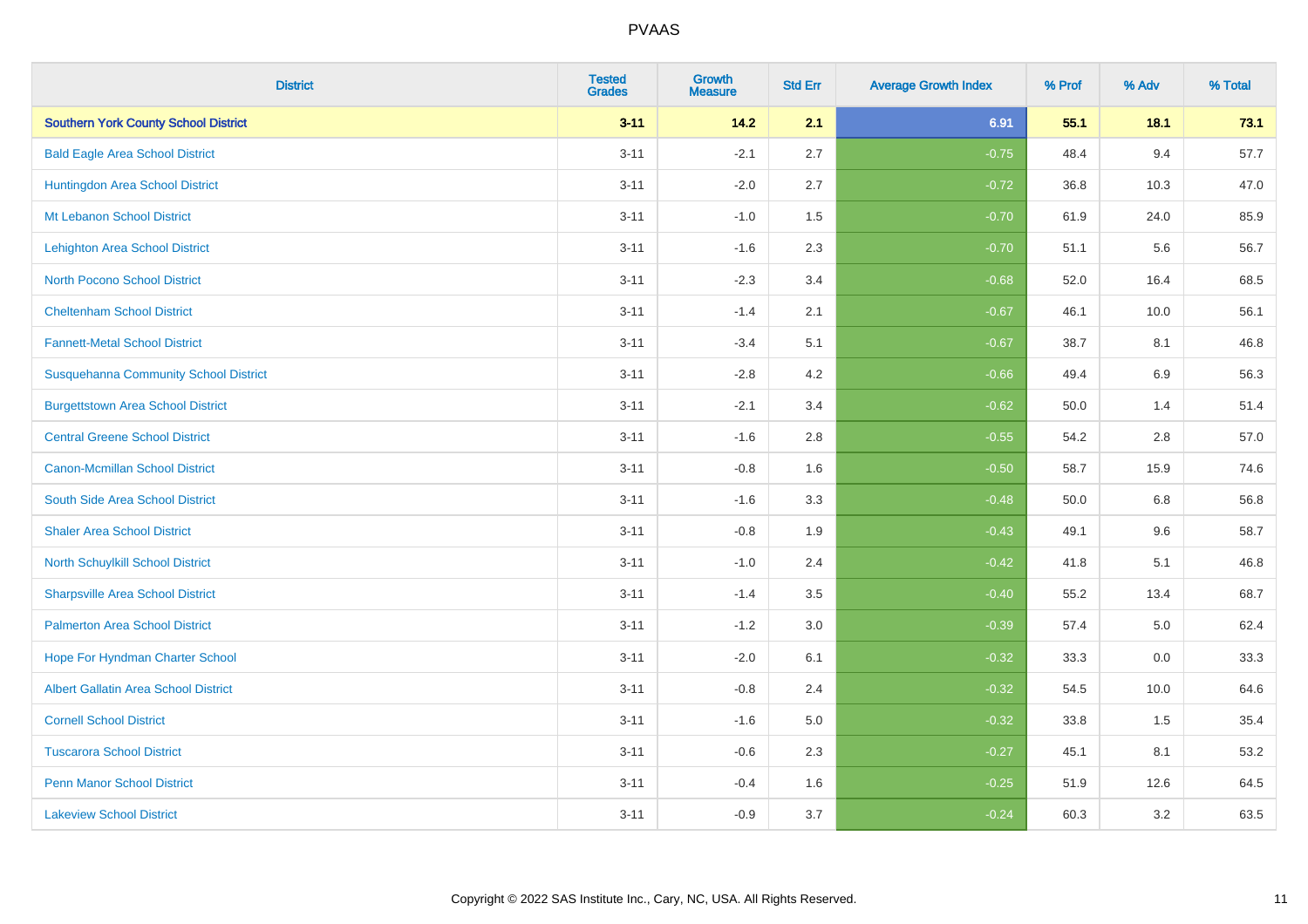| <b>District</b>                             | <b>Tested</b><br><b>Grades</b> | <b>Growth</b><br><b>Measure</b> | <b>Std Err</b> | <b>Average Growth Index</b> | % Prof | % Adv   | % Total |
|---------------------------------------------|--------------------------------|---------------------------------|----------------|-----------------------------|--------|---------|---------|
| <b>Southern York County School District</b> | $3 - 11$                       | $14.2$                          | 2.1            | 6.91                        | 55.1   | 18.1    | 73.1    |
| <b>Girard School District</b>               | $3 - 11$                       | $-0.6$                          | 2.7            | $-0.22$                     | 53.9   | 15.6    | 69.6    |
| <b>Harrisburg City School District</b>      | $3 - 11$                       | $-0.4$                          | 2.1            | $-0.19$                     | 15.1   | 0.4     | 15.5    |
| <b>Mount Carmel Area School District</b>    | $3 - 11$                       | $-0.6$                          | 3.1            | $-0.18$                     | 45.3   | 2.1     | 47.4    |
| <b>Crestwood School District</b>            | $3 - 11$                       | $-0.4$                          | 2.4            | $-0.17$                     | 57.4   | 17.0    | 74.4    |
| <b>Southern Lehigh School District</b>      | $3 - 11$                       | $-0.4$                          | 2.3            | $-0.17$                     | 66.1   | 11.9    | 78.0    |
| <b>Bellefonte Area School District</b>      | $3 - 11$                       | $-0.4$                          | 2.2            | $-0.17$                     | 47.6   | 10.6    | 58.2    |
| <b>Otto-Eldred School District</b>          | $3 - 11$                       | $-0.7$                          | 4.2            | $-0.15$                     | 56.2   | $6.2\,$ | 62.5    |
| <b>Oley Valley School District</b>          | $3 - 11$                       | $-0.4$                          | 2.8            | $-0.15$                     | 43.1   | 12.9    | 56.0    |
| <b>Central Fulton School District</b>       | $3 - 11$                       | $-0.5$                          | 3.5            | $-0.14$                     | 51.4   | 8.6     | 60.0    |
| <b>Blue Ridge School District</b>           | $3 - 11$                       | $-0.5$                          | 3.6            | $-0.12$                     | 44.6   | 3.1     | 47.7    |
| New Kensington-Arnold School District       | $3 - 11$                       | $-0.4$                          | 3.8            | $-0.10$                     | 40.7   | 3.7     | 44.4    |
| <b>Chester-Upland School District</b>       | $3 - 11$                       | $-0.3$                          | 2.7            | $-0.09$                     | 13.8   | $0.8\,$ | 14.6    |
| <b>Warren County School District</b>        | $3 - 11$                       | $-0.1$                          | 1.8            | $-0.06$                     | 37.2   | 5.3     | 42.6    |
| <b>Mercer Area School District</b>          | $3 - 11$                       | $-0.2$                          | 3.3            | $-0.06$                     | 56.0   | $8.0\,$ | 64.0    |
| Penn Cambria School District                | $3 - 11$                       | $-0.0$                          | 2.7            | $-0.01$                     | 61.5   | $7.7$   | 69.2    |
| <b>Susquenita School District</b>           | $3 - 11$                       | $-0.1$                          | 2.8            | $-0.01$                     | 47.7   | 10.1    | 57.8    |
| <b>Wilkes-Barre Area School District</b>    | $3 - 11$                       | 0.1                             | 3.2            | 0.02                        | 35.5   | 5.4     | 40.9    |
| East Stroudsburg Area School District       | $3 - 11$                       | 0.1                             | 1.6            | 0.05                        | 45.8   | 7.8     | 53.6    |
| <b>West Branch Area School District</b>     | $3 - 11$                       | 0.2                             | 3.8            | 0.05                        | 47.2   | 1.9     | 49.1    |
| <b>Hempfield School District</b>            | $3 - 11$                       | 0.1                             | 1.4            | 0.08                        | 58.2   | 9.9     | 68.2    |
| Insight PA Cyber Charter School             | $3 - 11$                       | 0.7                             | 5.7            | 0.12                        | 50.0   | 4.8     | 54.8    |
| <b>Danville Area School District</b>        | $3 - 11$                       | 0.4                             | 2.6            | 0.15                        | 57.4   | 18.4    | 75.7    |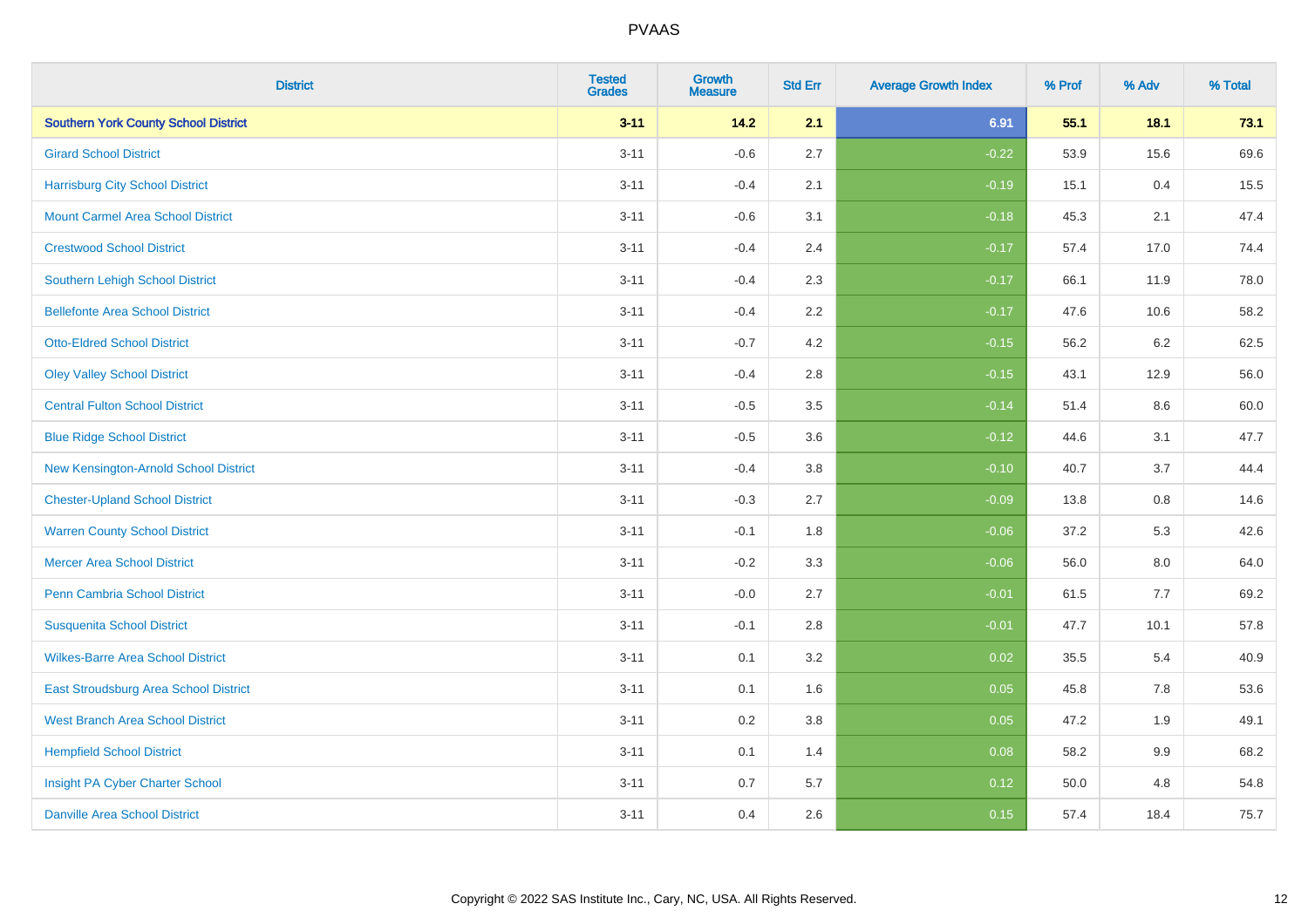| <b>District</b>                               | <b>Tested</b><br><b>Grades</b> | Growth<br>Measure | <b>Std Err</b> | <b>Average Growth Index</b> | % Prof | % Adv   | % Total |
|-----------------------------------------------|--------------------------------|-------------------|----------------|-----------------------------|--------|---------|---------|
| <b>Southern York County School District</b>   | $3 - 11$                       | $14.2$            | 2.1            | 6.91                        | 55.1   | 18.1    | 73.1    |
| Northern Lebanon School District              | $3 - 11$                       | 0.4               | 2.5            | 0.15                        | 28.0   | 3.0     | 31.0    |
| <b>Brockway Area School District</b>          | $3 - 11$                       | 0.6               | 3.6            | 0.16                        | 49.2   | 7.7     | 56.9    |
| <b>Jersey Shore Area School District</b>      | $3 - 11$                       | 0.5               | 2.6            | 0.21                        | 47.1   | 9.2     | 56.2    |
| <b>Greenville Area School District</b>        | $3 - 11$                       | 0.7               | 2.9            | 0.26                        | 53.4   | 6.9     | 60.3    |
| <b>Greater Latrobe School District</b>        | $3 - 11$                       | 0.6               | 1.9            | 0.31                        | 55.5   | 14.1    | 69.5    |
| Lehigh Valley Academy Regional Charter School | $3 - 11$                       | 0.7               | 2.3            | 0.32                        | 46.3   | $5.0\,$ | 51.4    |
| <b>Lower Dauphin School District</b>          | $3 - 11$                       | 0.6               | 1.9            | 0.33                        | 49.2   | 12.6    | 61.8    |
| <b>Lakeland School District</b>               | $3 - 11$                       | 1.1               | 2.8            | 0.38                        | 48.6   | 3.7     | 52.3    |
| <b>Gateway School District</b>                | $3 - 11$                       | $0.8\,$           | 2.2            | 0.38                        | 52.1   | 13.8    | 65.9    |
| <b>South Eastern School District</b>          | $3 - 11$                       | 0.9               | 2.4            | 0.39                        | 54.8   | 6.6     | 61.4    |
| <b>Galeton Area School District</b>           | $3 - 11$                       | 2.2               | 5.3            | 0.42                        | 41.3   | 4.4     | 45.6    |
| <b>Union Area School District</b>             | $3 - 11$                       | 1.9               | 4.3            | 0.44                        | 61.5   | $0.0\,$ | 61.5    |
| <b>Upper Adams School District</b>            | $3 - 11$                       | 1.3               | 2.9            | 0.47                        | 55.2   | 8.6     | 63.8    |
| <b>Hanover Area School District</b>           | $3 - 11$                       | 2.2               | 4.6            | 0.48                        | 42.9   | 5.7     | 48.6    |
| <b>Schuylkill Valley School District</b>      | $3 - 11$                       | 1.4               | 2.5            | 0.56                        | 55.1   | 10.2    | 65.3    |
| <b>Forbes Road School District</b>            | $3 - 11$                       | 2.8               | 5.1            | 0.56                        | 41.4   | 10.3    | 51.7    |
| <b>Commodore Perry School District</b>        | $3 - 11$                       | 3.2               | 5.5            | 0.58                        | 58.3   | 0.0     | 58.3    |
| <b>Laurel School District</b>                 | $3 - 11$                       | 1.8               | 3.1            | 0.59                        | 70.1   | 2.3     | 72.4    |
| <b>United School District</b>                 | $3 - 11$                       | 2.1               | 3.4            | 0.63                        | 60.3   | 6.6     | 66.9    |
| <b>Athens Area School District</b>            | $3 - 11$                       | 1.6               | 2.5            | 0.64                        | 46.9   | 7.6     | 54.5    |
| <b>Marple Newtown School District</b>         | $3 - 11$                       | 2.0               | 2.4            | 0.81                        | 57.6   | 12.8    | 70.4    |
| <b>Mcguffey School District</b>               | $3 - 11$                       | 2.1               | 2.6            | 0.81                        | 57.7   | 3.1     | 60.8    |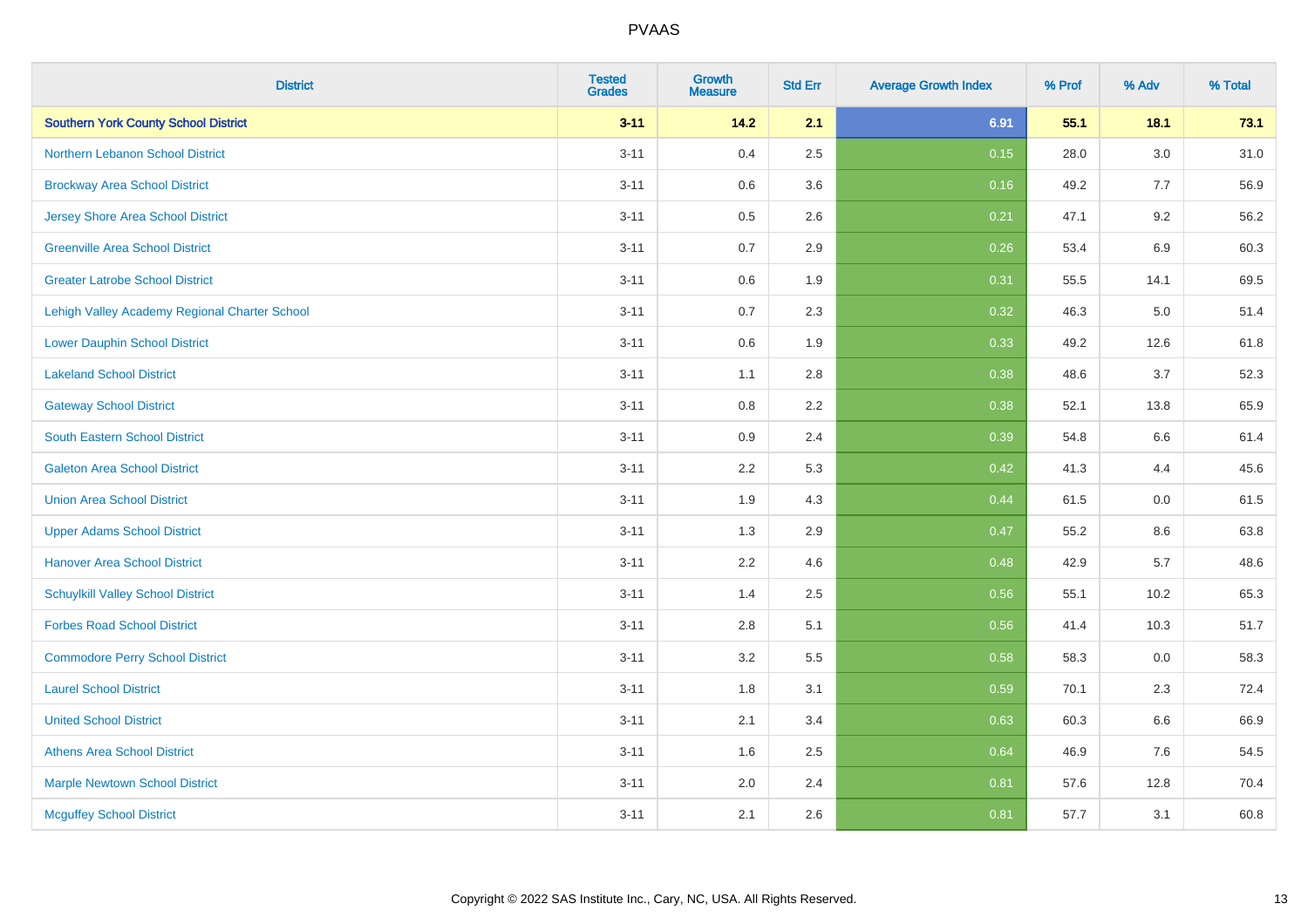| <b>District</b>                                | <b>Tested</b><br><b>Grades</b> | <b>Growth</b><br><b>Measure</b> | <b>Std Err</b> | <b>Average Growth Index</b> | % Prof | % Adv   | % Total  |
|------------------------------------------------|--------------------------------|---------------------------------|----------------|-----------------------------|--------|---------|----------|
| <b>Southern York County School District</b>    | $3 - 11$                       | $14.2$                          | 2.1            | 6.91                        | 55.1   | 18.1    | 73.1     |
| West Jefferson Hills School District           | $3 - 11$                       | 1.8                             | 2.1            | 0.88                        | 55.7   | 20.8    | 76.4     |
| South Fayette Township School District         | $3 - 11$                       | 1.7                             | 2.0            | 0.88                        | 61.0   | 26.5    | 87.6     |
| <b>Bedford Area School District</b>            | $3 - 11$                       | 2.5                             | 2.6            | 0.93                        | 48.5   | 10.0    | 58.5     |
| Northwestern Lehigh School District            | $3 - 11$                       | 2.2                             | 2.3            | 0.93                        | 53.3   | 9.7     | 63.0     |
| <b>Keystone School District</b>                | $3 - 11$                       | 3.1                             | 3.3            | 0.94                        | 50.6   | 6.5     | 57.1     |
| <b>Baldwin-Whitehall School District</b>       | $3 - 11$                       | 1.8                             | 1.9            | 0.94                        | 58.6   | $8.6\,$ | 67.1     |
| <b>Clairton City School District</b>           | $3 - 11$                       | 3.5                             | 3.7            | 0.95                        | 13.4   | 0.0     | 13.4     |
| <b>Lower Moreland Township School District</b> | $3 - 11$                       | 2.0                             | 2.2            | 0.95                        | 62.8   | 17.0    | 79.8     |
| <b>Berlin Brothersvalley School District</b>   | $3 - 11$                       | 4.0                             | 4.2            | 0.96                        | 48.8   | 14.0    | 62.8     |
| <b>Hopewell Area School District</b>           | $3 - 11$                       | 2.6                             | 2.7            | 0.97                        | 58.4   | 4.0     | 62.4     |
| <b>Bensalem Township School District</b>       | $3 - 11$                       | 1.6                             | 1.6            | 0.98                        | 38.8   | 8.3     | 47.1     |
| <b>Tunkhannock Area School District</b>        | $3 - 11$                       | 2.3                             | 2.2            | 1.01                        | 44.9   | 9.6     | 54.6     |
| <b>Manheim Central School District</b>         | $3 - 11$                       | 2.1                             | 2.1            | 1.01                        | 53.2   | 11.6    | 64.8     |
| <b>Franklin Regional School District</b>       | $3 - 11$                       | 2.0                             | 1.9            | 1.02                        | 66.7   | 15.5    | 82.1     |
| <b>Williamsport Area School District</b>       | $3 - 11$                       | 1.9                             | 1.8            | 1.04                        | 44.1   | 12.8    | 56.9     |
| <b>General Mclane School District</b>          | $3 - 11$                       | 3.1                             | 2.9            | 1.07                        | 62.3   | 4.9     | 67.2     |
| Meyersdale Area School District                | $3 - 11$                       | 4.2                             | 4.0            | 1.07                        | 43.1   | 6.9     | $50.0\,$ |
| Leechburg Area School District                 | $3 - 11$                       | 4.4                             | 4.0            | 1.09                        | 47.8   | 19.6    | 67.4     |
| Morrisville Borough School District            | $3 - 11$                       | 4.8                             | 4.3            | 1.10                        | 30.2   | 2.3     | 32.6     |
| <b>Tidioute Community Charter School</b>       | $3 - 11$                       | 5.7                             | 5.1            | 1.11                        | 34.4   | 21.9    | 56.2     |
| Esperanza Cyber Charter School                 | $3 - 11$                       | 7.1                             | 6.1            | 1.16                        | 9.1    | 0.0     | 9.1      |
| <b>Central Cambria School District</b>         | $3 - 11$                       | 3.0                             | 2.5            | 1.17                        | 56.2   | 9.7     | 66.0     |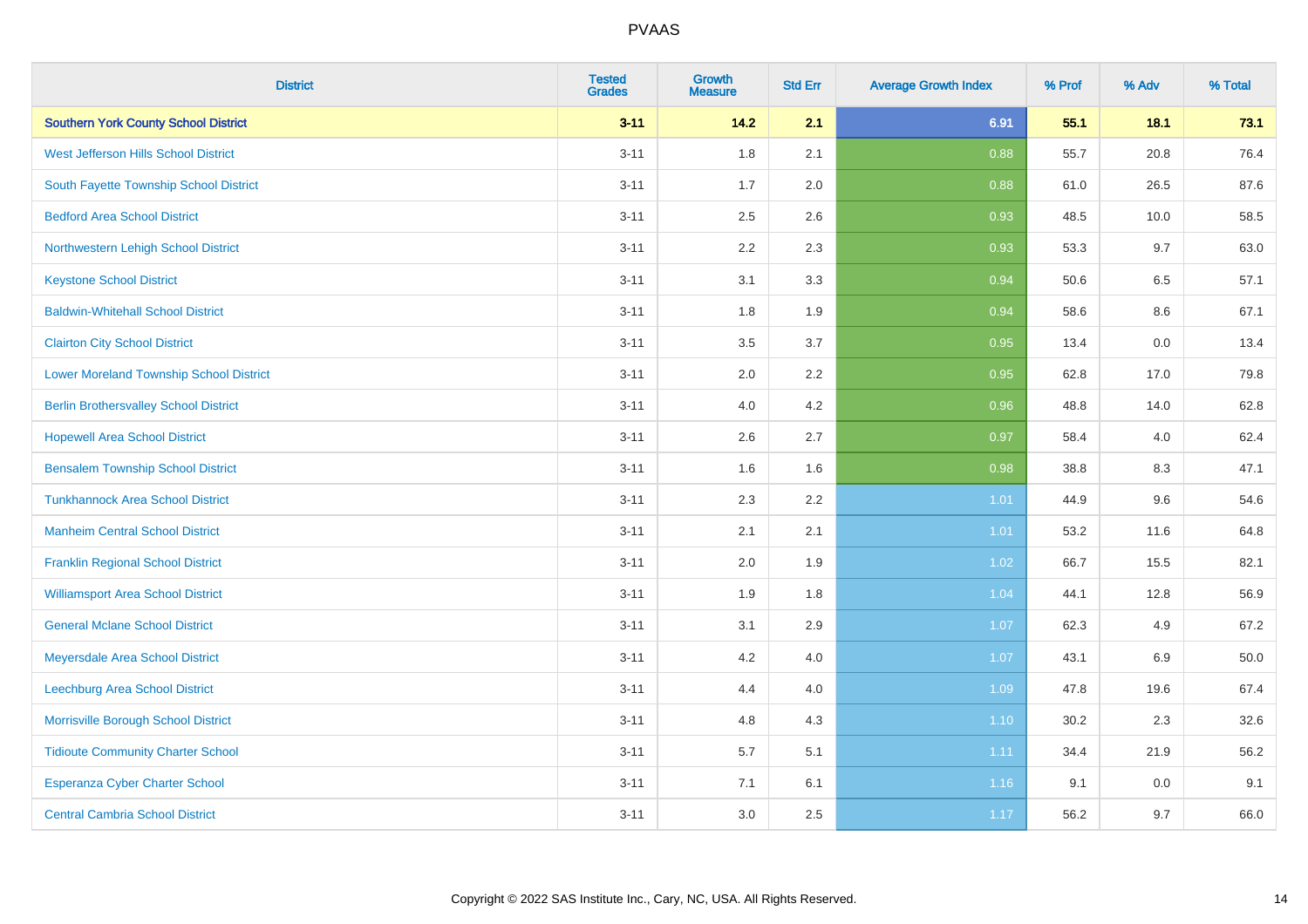| <b>District</b>                             | <b>Tested</b><br><b>Grades</b> | <b>Growth</b><br><b>Measure</b> | <b>Std Err</b> | <b>Average Growth Index</b> | % Prof | % Adv | % Total |
|---------------------------------------------|--------------------------------|---------------------------------|----------------|-----------------------------|--------|-------|---------|
| <b>Southern York County School District</b> | $3 - 11$                       | $14.2$                          | 2.1            | 6.91                        | 55.1   | 18.1  | 73.1    |
| <b>Port Allegany School District</b>        | $3 - 11$                       | 4.4                             | 3.6            | 1.21                        | 28.1   | 9.4   | 37.5    |
| <b>Halifax Area School District</b>         | $3 - 11$                       | 4.7                             | 3.9            | 1.22                        | 61.5   | 9.6   | 71.2    |
| <b>Line Mountain School District</b>        | $3 - 11$                       | 4.1                             | 3.2            | 1.27                        | 52.9   | 9.2   | 62.1    |
| <b>Fairview School District</b>             | $3 - 11$                       | 3.4                             | 2.6            | 1.32                        | 57.2   | 17.6  | 74.8    |
| <b>Spring Cove School District</b>          | $3 - 11$                       | 3.4                             | 2.5            | 1.33                        | 47.8   | 12.7  | 60.4    |
| <b>Ligonier Valley School District</b>      | $3 - 11$                       | 4.2                             | 3.1            | 1.34                        | 59.1   | 10.3  | 69.5    |
| <b>Pottsgrove School District</b>           | $3 - 11$                       | 2.8                             | 2.0            | 1.35                        | 44.0   | 10.0  | 53.9    |
| <b>Methacton School District</b>            | $3 - 11$                       | 2.5                             | 1.7            | 1.43                        | 62.5   | 16.4  | 79.0    |
| <b>Towanda Area School District</b>         | $3 - 11$                       | 4.0                             | 2.8            | 1.44                        | 39.4   | 6.6   | 46.0    |
| <b>Punxsutawney Area School District</b>    | $3 - 11$                       | 4.2                             | 2.9            | 1.45                        | 55.0   | 5.5   | 60.6    |
| <b>Everett Area School District</b>         | $3 - 11$                       | 5.0                             | 3.4            | 1.47                        | 60.5   | 1.3   | 61.8    |
| <b>New Brighton Area School District</b>    | $3 - 11$                       | 4.6                             | 3.1            | 1.47                        | 60.9   | 5.8   | 66.7    |
| <b>Burrell School District</b>              | $3 - 11$                       | 4.5                             | 3.1            | 1.48                        | 58.5   | 13.8  | 72.3    |
| <b>Warrior Run School District</b>          | $3 - 11$                       | 4.6                             | 3.0            | 1.51                        | 40.9   | 8.1   | 49.0    |
| <b>Armstrong School District</b>            | $3 - 11$                       | 2.6                             | 1.7            | 1.53                        | 51.5   | 6.1   | 57.6    |
| <b>Pleasant Valley School District</b>      | $3 - 11$                       | 3.1                             | 2.0            | 1.57                        | 57.2   | 5.5   | 62.8    |
| Millersburg Area School District            | $3 - 11$                       | 6.2                             | 3.8            | 1.63                        | 51.8   | 7.4   | 59.3    |
| <b>Conrad Weiser Area School District</b>   | $3 - 11$                       | 3.6                             | 2.2            | 1.63                        | 52.1   | 2.1   | 54.2    |
| <b>Central Bucks School District</b>        | $3 - 11$                       | 1.6                             | 0.9            | 1.66                        | 63.0   | 16.8  | 79.8    |
| <b>Reach Cyber Charter School</b>           | $3 - 11$                       | 8.1                             | 4.7            | 1.72                        | 42.4   | 4.6   | 47.0    |
| <b>Northgate School District</b>            | $3 - 11$                       | 6.3                             | 3.6            | 1.73                        | 53.3   | 16.7  | 70.0    |
| <b>Bentworth School District</b>            | $3 - 11$                       | 5.7                             | 3.2            | 1.75                        | 44.2   | 19.5  | 63.6    |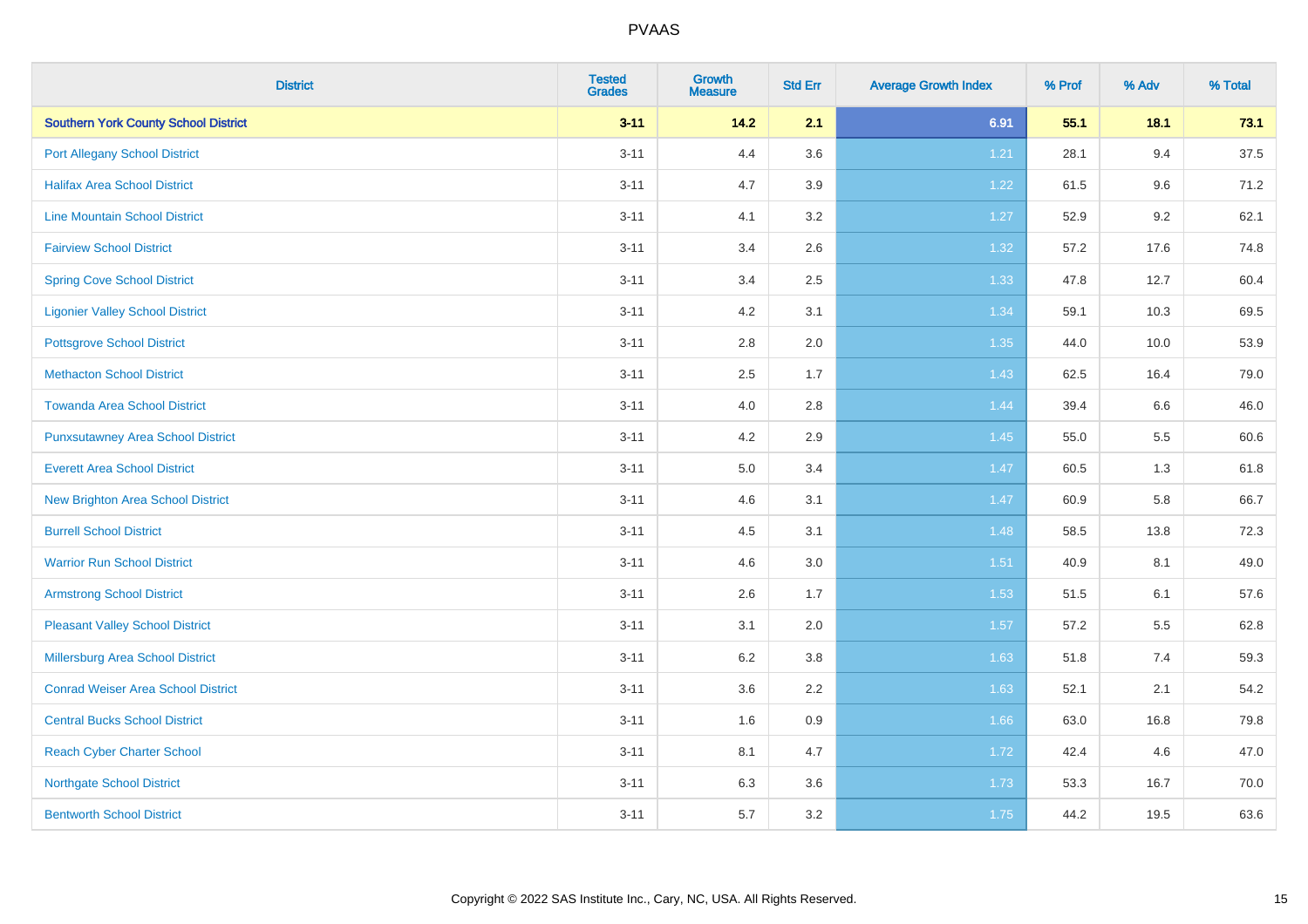| <b>District</b>                                  | <b>Tested</b><br><b>Grades</b> | <b>Growth</b><br><b>Measure</b> | <b>Std Err</b> | <b>Average Growth Index</b> | % Prof | % Adv   | % Total |
|--------------------------------------------------|--------------------------------|---------------------------------|----------------|-----------------------------|--------|---------|---------|
| <b>Southern York County School District</b>      | $3 - 11$                       | $14.2$                          | 2.1            | 6.91                        | 55.1   | 18.1    | 73.1    |
| <b>Salisbury Township School District</b>        | $3 - 11$                       | 6.3                             | 3.6            | $1.77$                      | 46.2   | 6.6     | 52.8    |
| <b>York Academy Regional Charter School</b>      | $3 - 11$                       | 9.0                             | 5.0            | 1.79                        | 55.2   | 0.0     | 55.2    |
| <b>Laurel Highlands School District</b>          | $3 - 11$                       | 4.3                             | 2.4            | 1.81                        | 44.9   | 9.6     | 54.5    |
| <b>Hanover Public School District</b>            | $3 - 11$                       | 5.2                             | 2.8            | 1.83                        | 52.2   | 14.4    | 66.7    |
| <b>Blacklick Valley School District</b>          | $3 - 11$                       | 8.0                             | 4.3            | 1.85                        | 34.1   | $0.0\,$ | 34.1    |
| <b>Uniontown Area School District</b>            | $3 - 11$                       | $6.0\,$                         | 3.2            | 1.87                        | 62.4   | 5.9     | 68.2    |
| <b>Sharon City School District</b>               | $3 - 11$                       | 4.9                             | 2.6            | 1.87                        | 48.2   | 5.3     | 53.4    |
| <b>Steel Valley School District</b>              | $3 - 11$                       | 6.5                             | 3.4            | 1.89                        | 50.7   | 5.6     | 56.3    |
| <b>Western Wayne School District</b>             | $3 - 11$                       | 5.6                             | 2.9            | 1.93                        | 41.3   | 17.4    | 58.7    |
| <b>Blackhawk School District</b>                 | $3 - 11$                       | 4.7                             | 2.3            | 2.01                        | 55.8   | 8.8     | 64.6    |
| <b>Millcreek Township School District</b>        | $3 - 11$                       | 3.1                             | 1.5            | 2.06                        | 55.6   | 14.2    | 69.7    |
| <b>Coudersport Area School District</b>          | $3 - 11$                       | 7.7                             | 3.7            | 2.06                        | 55.7   | 8.2     | 63.9    |
| <b>Keystone Oaks School District</b>             | $3 - 11$                       | $5.5\,$                         | 2.6            | 2.07                        | 53.2   | 12.1    | 65.4    |
| Community Academy Of Philadelphia Charter School | $3 - 11$                       | 5.8                             | 2.7            | 2.12                        | 26.7   | 0.9     | 27.6    |
| Pennsylvania Leadership Charter School           | $3 - 11$                       | 4.6                             | 2.2            | 2.13                        | 55.4   | 11.2    | 66.7    |
| <b>Allegheny Valley School District</b>          | $3 - 11$                       | 8.5                             | 3.9            | 2.17                        | 53.1   | 12.2    | 65.3    |
| <b>Carlynton School District</b>                 | $3 - 11$                       | 7.3                             | 3.3            | 2.22                        | 41.0   | 10.5    | 51.6    |
| <b>Agora Cyber Charter School</b>                | $3 - 11$                       | 5.8                             | 2.6            | 2.28                        | 42.8   | 6.6     | 49.4    |
| <b>Wilson Area School District</b>               | $3 - 11$                       | 6.0                             | 2.6            | 2.30                        | 48.7   | 8.5     | 57.2    |
| <b>Brookville Area School District</b>           | $3 - 11$                       | 6.9                             | 3.0            | 2.30                        | 55.2   | 15.6    | 70.8    |
| <b>Richland School District</b>                  | $3 - 11$                       | 6.7                             | 2.9            | 2.33                        | 62.2   | 19.2    | 81.4    |
| <b>Governor Mifflin School District</b>          | $3 - 11$                       | 4.1                             | 1.8            | 2.33                        | 42.5   | 7.2     | 49.7    |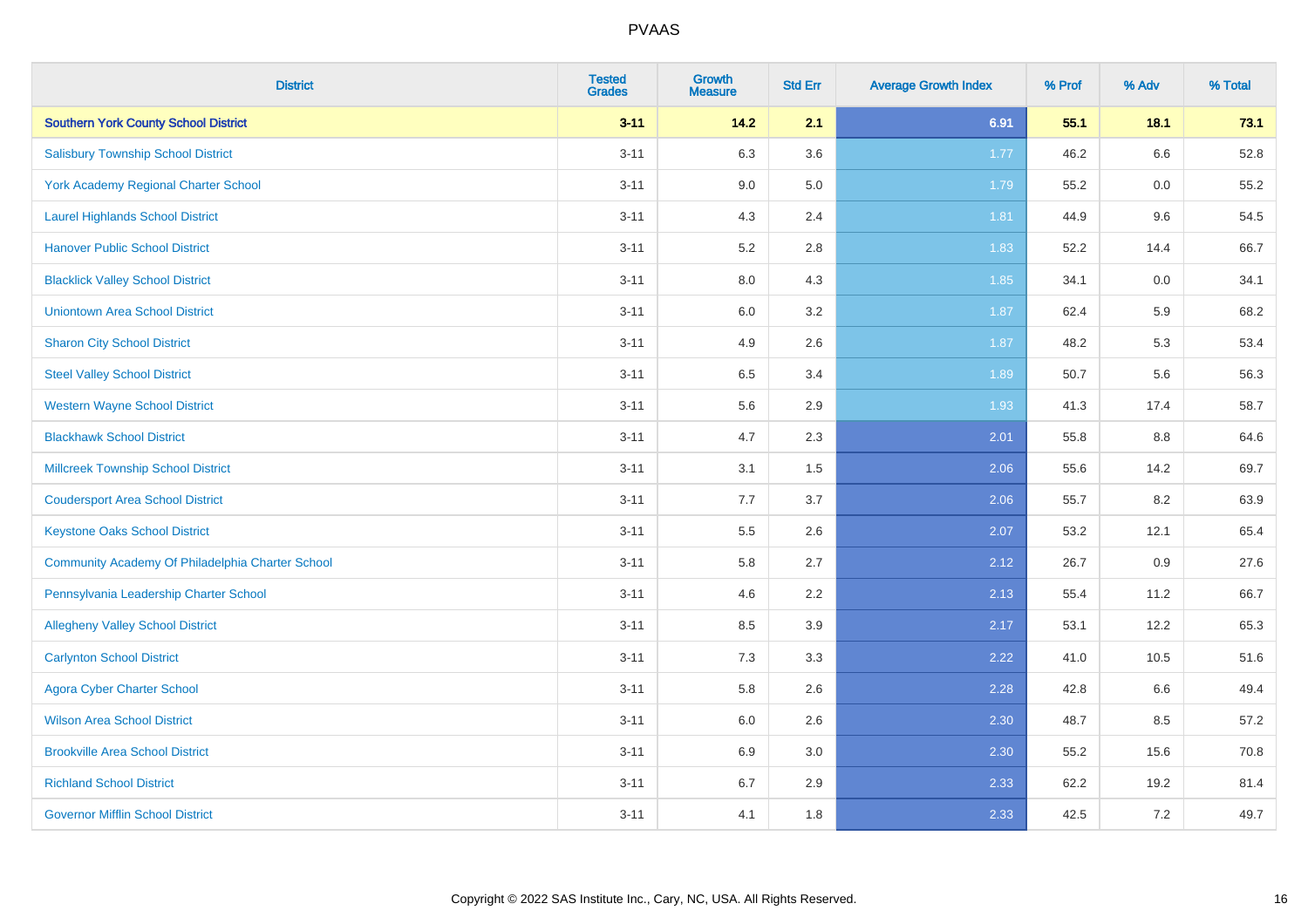| <b>District</b>                             | <b>Tested</b><br><b>Grades</b> | <b>Growth</b><br><b>Measure</b> | <b>Std Err</b> | <b>Average Growth Index</b> | % Prof | % Adv   | % Total |
|---------------------------------------------|--------------------------------|---------------------------------|----------------|-----------------------------|--------|---------|---------|
| <b>Southern York County School District</b> | $3 - 11$                       | $14.2$                          | 2.1            | 6.91                        | 55.1   | 18.1    | 73.1    |
| <b>Franklin Area School District</b>        | $3 - 11$                       | 6.6                             | 2.8            | 2.34                        | 48.2   | $4.5\,$ | 52.7    |
| <b>Hampton Township School District</b>     | $3 - 11$                       | 5.1                             | 2.2            | 2.35                        | 54.0   | 28.2    | 82.2    |
| <b>New Foundations Charter School</b>       | $3 - 11$                       | 5.4                             | 2.2            | 2.41                        | 47.2   | 2.5     | 49.8    |
| <b>Wattsburg Area School District</b>       | $3 - 11$                       | 6.5                             | 2.7            | 2.43                        | 42.7   | 7.6     | 50.3    |
| <b>Belle Vernon Area School District</b>    | $3 - 11$                       | 6.5                             | 2.6            | 2.44                        | 55.6   | 11.1    | 66.7    |
| Wilmington Area School District             | $3 - 11$                       | 7.5                             | 3.0            | 2.48                        | 55.1   | 5.1     | 60.2    |
| <b>Shenandoah Valley School District</b>    | $3 - 11$                       | 9.7                             | 3.9            | 2.49                        | 28.3   | 5.0     | 33.3    |
| Northampton Area School District            | $3 - 11$                       | 4.0                             | 1.6            | 2.51                        | 52.3   | 10.8    | 63.1    |
| <b>Clarion Area School District</b>         | $3 - 11$                       | 10.3                            | 4.1            | 2.51                        | 45.4   | 14.6    | 60.0    |
| Renaissance Academy Charter School          | $3 - 11$                       | 8.3                             | 3.3            | 2.54                        | 45.6   | 22.8    | 68.4    |
| New Hope-Solebury School District           | $3 - 11$                       | 7.5                             | 2.9            | 2.57                        | 68.2   | 22.7    | 90.9    |
| <b>Penncrest School District</b>            | $3 - 11$                       | 5.7                             | 2.2            | 2.57                        | 47.2   | 7.1     | 54.3    |
| <b>Kennett Consolidated School District</b> | $3 - 11$                       | 4.8                             | 1.8            | 2.61                        | 52.5   | 10.7    | 63.2    |
| <b>Spring Grove Area School District</b>    | $3 - 11$                       | 5.6                             | 2.1            | 2.68                        | 55.1   | 15.0    | 70.1    |
| <b>Homer-Center School District</b>         | $3 - 11$                       | 9.7                             | 3.6            | 2.70                        | 45.1   | 17.2    | 62.3    |
| <b>Warwick School District</b>              | $3 - 11$                       | 5.2                             | 1.9            | 2.76                        | 46.4   | 17.0    | 63.3    |
| <b>Peters Township School District</b>      | $3 - 11$                       | 5.0                             | 1.8            | 2.76                        | 59.8   | 26.1    | 85.9    |
| <b>Jenkintown School District</b>           | $3 - 11$                       | 12.5                            | 4.4            | 2.84                        | 54.6   | 29.6    | 84.1    |
| <b>Stroudsburg Area School District</b>     | $3 - 11$                       | 5.5                             | 1.9            | 2.88                        | 48.1   | 4.2     | 52.3    |
| <b>Hollidaysburg Area School District</b>   | $3 - 11$                       | 6.0                             | 2.1            | 2.88                        | 57.1   | 12.3    | 69.4    |
| Palmyra Area School District                | $3 - 11$                       | 5.6                             | 1.9            | 2.96                        | 56.4   | 15.6    | 72.0    |
| Montgomery Area School District             | $3 - 11$                       | 10.7                            | 3.6            | 2.96                        | 48.7   | 12.4    | 61.1    |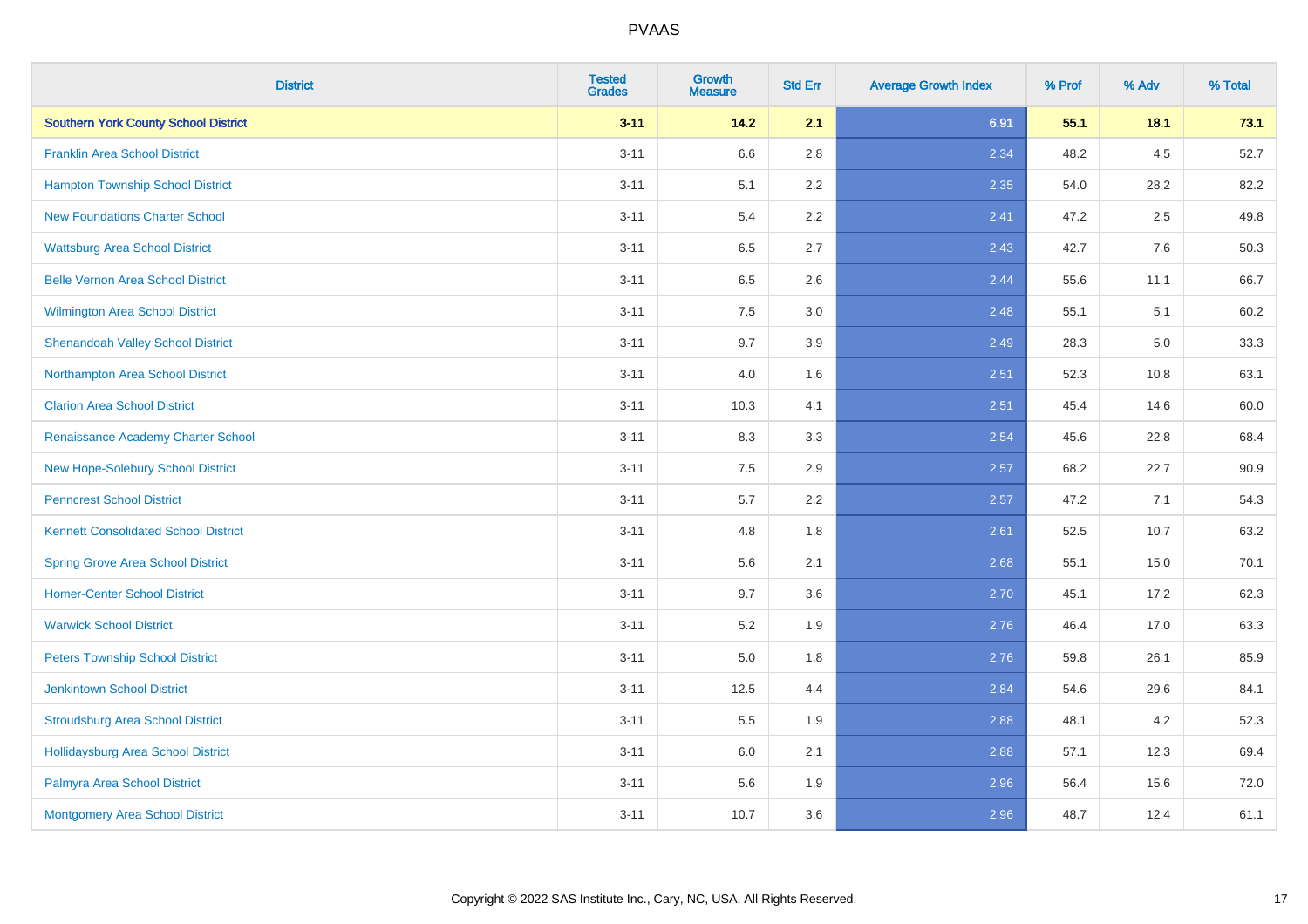| <b>District</b>                                | <b>Tested</b><br><b>Grades</b> | <b>Growth</b><br><b>Measure</b> | <b>Std Err</b> | <b>Average Growth Index</b> | % Prof | % Adv   | % Total |
|------------------------------------------------|--------------------------------|---------------------------------|----------------|-----------------------------|--------|---------|---------|
| <b>Southern York County School District</b>    | $3 - 11$                       | $14.2$                          | 2.1            | 6.91                        | 55.1   | 18.1    | 73.1    |
| <b>Neshaminy School District</b>               | $3 - 11$                       | 4.0                             | 1.3            | 3.02                        | 58.7   | $9.5\,$ | 68.2    |
| Northeastern York School District              | $3 - 11$                       | 5.9                             | 2.0            | 3.03                        | 51.1   | 16.6    | 67.6    |
| <b>Northern Cambria School District</b>        | $3 - 11$                       | 10.0                            | 3.3            | 3.04                        | 47.4   | 5.1     | 52.6    |
| Saint Marys Area School District               | $3 - 11$                       | 7.8                             | 2.6            | 3.04                        | 57.0   | 8.2     | 65.2    |
| <b>Connellsville Area School District</b>      | $3 - 11$                       | 6.1                             | 2.0            | 3.05                        | 45.4   | 7.8     | 53.2    |
| <b>Ephrata Area School District</b>            | $3 - 11$                       | 5.6                             | 1.8            | 3.12                        | 54.7   | 9.5     | 64.2    |
| <b>Avon Grove Charter School</b>               | $3 - 11$                       | 9.0                             | 2.9            | 3.13                        | 58.8   | 16.7    | 75.5    |
| <b>Bethel Park School District</b>             | $3 - 11$                       | 5.6                             | 1.8            | 3.18                        | 65.3   | 18.6    | 83.9    |
| <b>Jamestown Area School District</b>          | $3 - 11$                       | 13.5                            | 4.2            | 3.19                        | 64.4   | 13.3    | 77.8    |
| <b>Sayre Area School District</b>              | $3 - 11$                       | 11.2                            | 3.5            | 3.20                        | 52.2   | 7.5     | 59.7    |
| <b>Wayne Highlands School District</b>         | $3 - 11$                       | 7.8                             | 2.4            | 3.23                        | 52.3   | 13.1    | 65.4    |
| <b>East Penn School District</b>               | $3 - 11$                       | 4.1                             | 1.3            | 3.27                        | 55.8   | 11.5    | 67.3    |
| <b>Mechanicsburg Area School District</b>      | $3 - 11$                       | 5.9                             | 1.8            | 3.29                        | 57.2   | 13.7    | 70.9    |
| <b>Central Dauphin School District</b>         | $3 - 11$                       | 4.4                             | 1.3            | 3.32                        | 53.3   | 7.4     | 60.7    |
| <b>Mastery Charter School - Hardy Williams</b> | $3 - 11$                       | 11.4                            | 3.4            | 3.33                        | 44.3   | 5.7     | 50.0    |
| Pennsylvania Virtual Charter School            | $3 - 11$                       | 11.8                            | 3.5            | 3.37                        | 56.5   | 11.1    | 67.6    |
| <b>School Lane Charter School</b>              | $3 - 11$                       | 12.4                            | 3.6            | 3.43                        | 59.1   | 9.8     | 68.9    |
| <b>Whitehall-Coplay School District</b>        | $3 - 11$                       | 6.1                             | 1.8            | 3.45                        | 49.3   | 7.4     | 56.6    |
| Hamburg Area School District                   | $3 - 11$                       | 8.9                             | 2.5            | 3.63                        | 43.5   | 8.2     | 51.7    |
| <b>Eastern York School District</b>            | $3 - 11$                       | 9.6                             | 2.6            | 3.71                        | 56.3   | 12.6    | 68.9    |
| <b>Midd-West School District</b>               | $3 - 11$                       | 10.3                            | 2.7            | 3.80                        | 58.0   | 13.4    | 71.4    |
| <b>Octorara Area School District</b>           | $3 - 11$                       | 9.1                             | 2.4            | 3.82                        | 52.1   | 8.5     | 60.6    |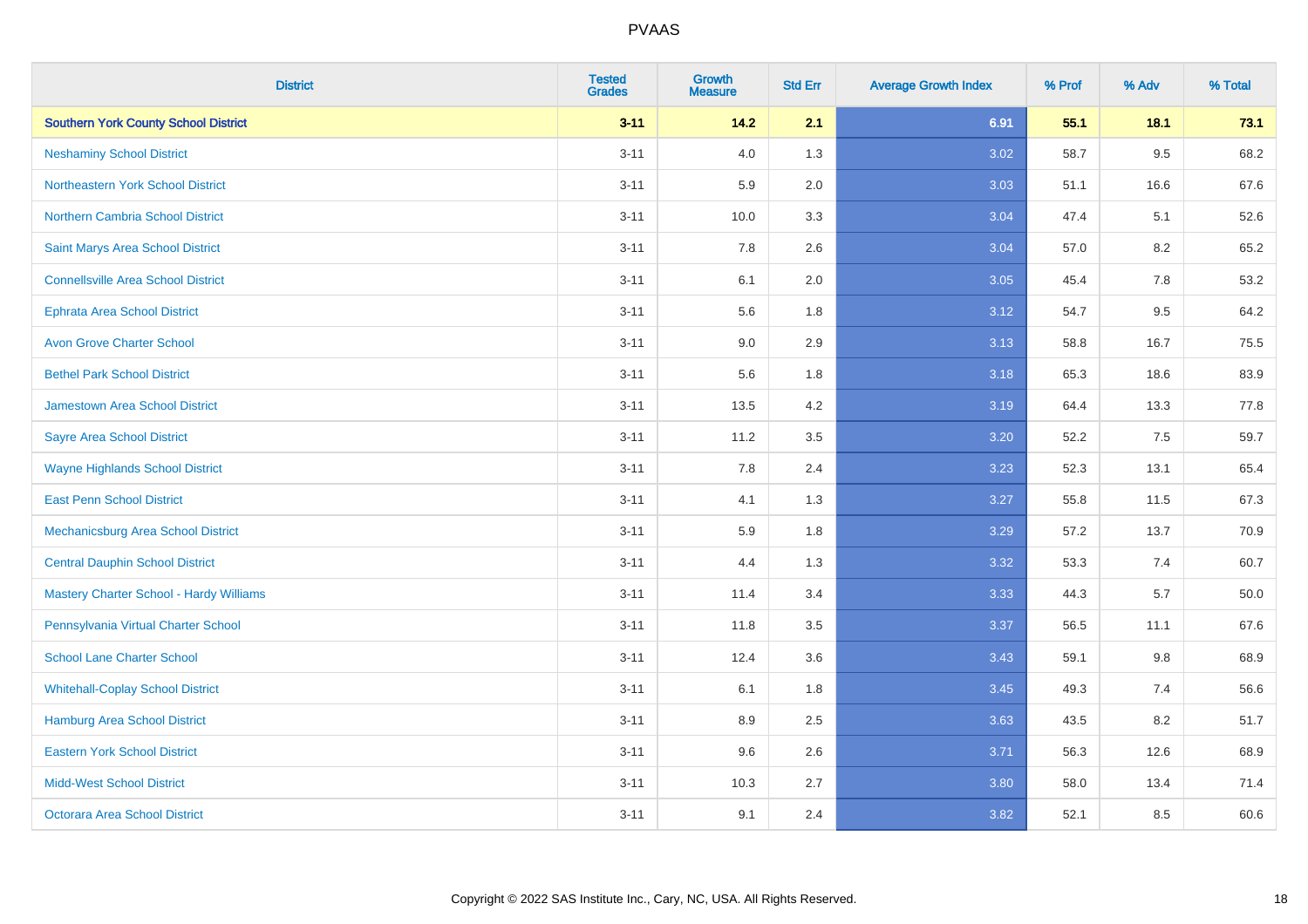| <b>District</b>                               | <b>Tested</b><br><b>Grades</b> | <b>Growth</b><br><b>Measure</b> | <b>Std Err</b> | <b>Average Growth Index</b> | % Prof | % Adv | % Total |
|-----------------------------------------------|--------------------------------|---------------------------------|----------------|-----------------------------|--------|-------|---------|
| <b>Southern York County School District</b>   | $3 - 11$                       | $14.2$                          | 2.1            | 6.91                        | 55.1   | 18.1  | 73.1    |
| <b>Eastern Lebanon County School District</b> | $3 - 11$                       | 8.6                             | 2.2            | 3.84                        | 48.8   | 11.4  | 60.3    |
| <b>Lake-Lehman School District</b>            | $3 - 11$                       | 10.8                            | 2.7            | 3.93                        | 55.3   | 7.9   | 63.2    |
| <b>Greenwood School District</b>              | $3 - 11$                       | 15.9                            | 3.9            | 4.11                        | 50.0   | 25.0  | 75.0    |
| <b>Moon Area School District</b>              | $3 - 11$                       | 8.2                             | 1.9            | 4.25                        | 58.7   | 18.5  | 77.2    |
| <b>Parkland School District</b>               | $3 - 11$                       | 5.3                             | 1.2            | 4.30                        | 58.0   | 22.3  | 80.4    |
| <b>Iroquois School District</b>               | $3 - 11$                       | 13.1                            | 3.0            | 4.35                        | 48.2   | 7.8   | 56.0    |
| <b>Spring-Ford Area School District</b>       | $3 - 11$                       | 6.0                             | 1.3            | 4.46                        | 60.8   | 16.5  | 77.4    |
| Northern Bedford County School District       | $3 - 11$                       | 16.5                            | 3.6            | 4.58                        | 51.7   | 20.0  | 71.7    |
| <b>Littlestown Area School District</b>       | $3 - 11$                       | 11.4                            | 2.5            | 4.62                        | 55.2   | 10.4  | 65.6    |
| <b>Conestoga Valley School District</b>       | $3 - 11$                       | 8.7                             | 1.8            | 4.69                        | 60.3   | 13.5  | 73.8    |
| <b>Derry Area School District</b>             | $3 - 11$                       | 13.2                            | 2.8            | 4.69                        | 60.0   | 12.5  | 72.5    |
| <b>Fort Leboeuf School District</b>           | $3 - 11$                       | 11.7                            | 2.5            | 4.73                        | 48.5   | 21.1  | 69.6    |
| <b>Shippensburg Area School District</b>      | $3 - 11$                       | 9.3                             | 1.9            | 4.84                        | 53.1   | 10.2  | 63.3    |
| <b>York Suburban School District</b>          | $3 - 11$                       | 10.1                            | 2.1            | 4.91                        | 53.5   | 27.8  | 81.3    |
| <b>West Perry School District</b>             | $3 - 11$                       | 12.5                            | 2.5            | 4.99                        | 56.6   | 8.4   | 65.0    |
| <b>Cornwall-Lebanon School District</b>       | $3 - 11$                       | 8.3                             | 1.6            | 5.08                        | 47.2   | 8.4   | 55.6    |
| <b>Cocalico School District</b>               | $3 - 11$                       | 10.6                            | 2.0            | 5.18                        | 50.8   | 14.1  | 64.8    |
| <b>Haverford Township School District</b>     | $3 - 11$                       | 8.0                             | 1.5            | 5.27                        | 53.0   | 25.5  | 78.6    |
| <b>Fox Chapel Area School District</b>        | $3 - 11$                       | 9.8                             | 1.8            | 5.36                        | 56.6   | 28.6  | 85.2    |
| <b>Mifflin County School District</b>         | $3 - 11$                       | 9.1                             | 1.7            | 5.49                        | 47.1   | 6.7   | 53.8    |
| <b>Unionville-Chadds Ford School District</b> | $3 - 11$                       | 17.1                            | 3.1            | 5.51                        | 68.1   | 13.2  | 81.3    |
| <b>Mountain View School District</b>          | $3 - 11$                       | 20.9                            | 3.5            | 5.91                        | 57.8   | 20.3  | 78.1    |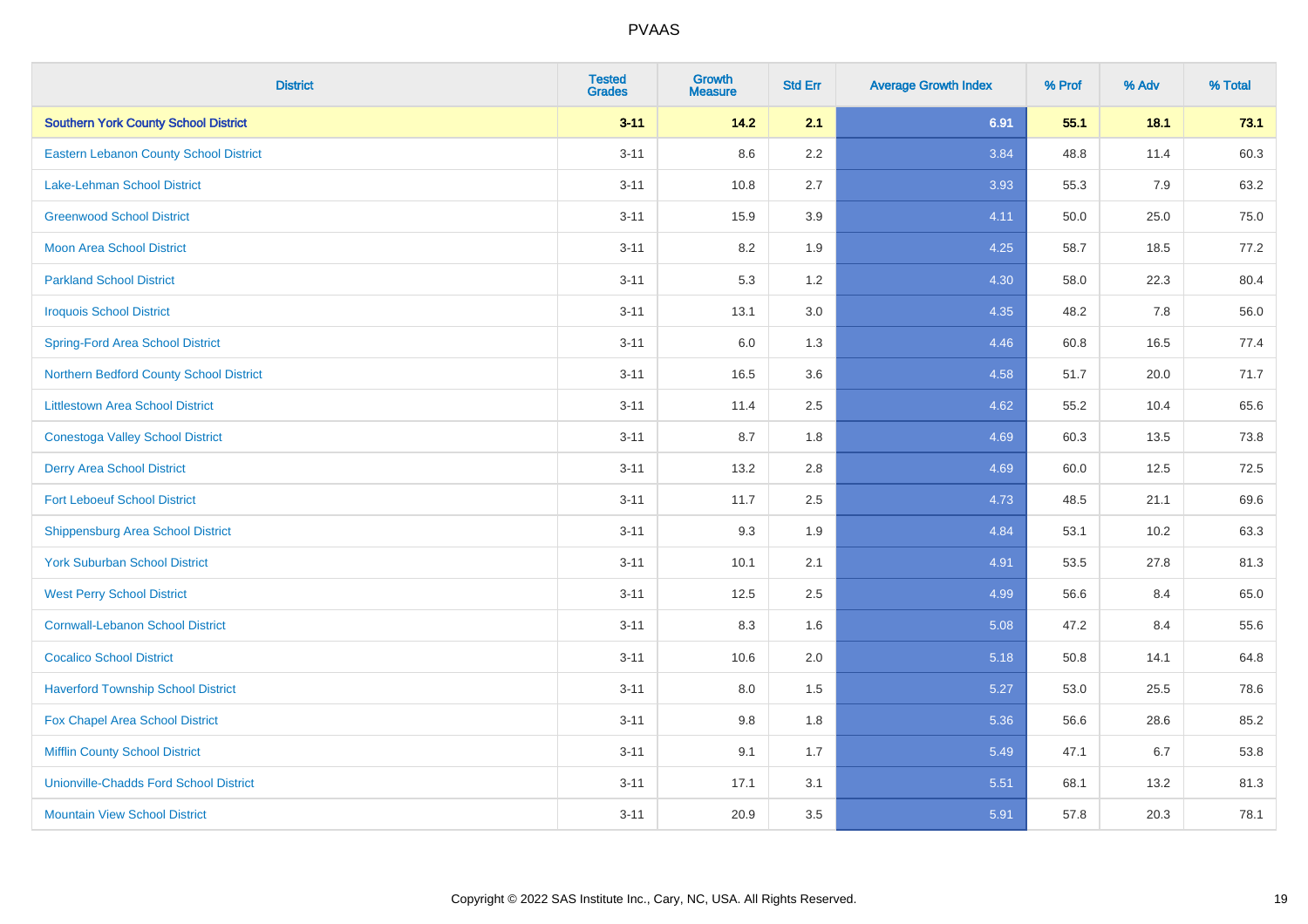| <b>District</b>                             | <b>Tested</b><br><b>Grades</b> | <b>Growth</b><br><b>Measure</b> | <b>Std Err</b> | <b>Average Growth Index</b> | % Prof | % Adv | % Total |
|---------------------------------------------|--------------------------------|---------------------------------|----------------|-----------------------------|--------|-------|---------|
| <b>Southern York County School District</b> | $3 - 11$                       | $14.2$                          | 2.1            | 6.91                        | 55.1   | 18.1  | 73.1    |
| <b>Saucon Valley School District</b>        | $3 - 11$                       | 14.7                            | 2.5            | 5.98                        | 48.7   | 20.2  | 69.0    |
| <b>Abington Heights School District</b>     | $3 - 11$                       | 13.5                            | 2.2            | 6.27                        | 58.3   | 16.2  | 74.5    |
| <b>Pine-Richland School District</b>        | $3 - 11$                       | 11.5                            | 1.8            | 6.31                        | 60.6   | 24.4  | 85.0    |
| <b>Deer Lakes School District</b>           | $3 - 11$                       | 17.0                            | 2.7            | 6.32                        | 61.5   | 16.4  | 77.9    |
| <b>Hazleton Area School District</b>        | $3 - 11$                       | 9.6                             | 1.4            | 6.77                        | 45.0   | 7.8   | 52.9    |
| <b>Southern York County School District</b> | $3 - 11$                       | 14.2                            | 2.1            | 6.91                        | 55.1   | 18.1  | 73.1    |
| <b>Delaware Valley School District</b>      | $3 - 11$                       | 12.6                            | 1.8            | 6.93                        | 55.2   | 16.2  | 71.4    |
| <b>Reading School District</b>              | $3 - 11$                       | 10.1                            | 1.4            | 7.25                        | 24.7   | 2.4   | 27.2    |
| <b>Valley View School District</b>          | $3 - 11$                       | 18.1                            | 2.4            | 7.42                        | 53.7   | 14.7  | 68.4    |
| Pennsylvania Cyber Charter School           | $3 - 11$                       | 11.6                            | 1.5            | 7.54                        | 46.3   | 5.0   | 51.3    |
| <b>Upper Merion Area School District</b>    | $3 - 11$                       | 15.3                            | 2.0            | 7.62                        | 59.3   | 19.3  | 78.6    |
| <b>Council Rock School District</b>         | $3 - 11$                       | 8.9                             | 1.2            | 7.65                        | 62.8   | 16.6  | 79.4    |
| <b>Penn-Trafford School District</b>        | $3 - 11$                       | 13.4                            | 1.7            | 7.87                        | 62.3   | 21.9  | 84.2    |
| <b>Pennsbury School District</b>            | $3 - 11$                       | 11.7                            | 1.5            | 7.90                        | 60.1   | 21.3  | 81.3    |
| <b>Great Valley School District</b>         | $3 - 11$                       | 15.0                            | 1.9            | 7.98                        | 50.0   | 35.0  | 85.0    |
| Northern York County School District        | $3 - 11$                       | 15.6                            | 2.0            | 7.98                        | 57.4   | 11.5  | 68.8    |
| <b>Springfield School District</b>          | $3 - 11$                       | 13.8                            | 1.7            | 7.99                        | 60.9   | 21.5  | 82.4    |
| <b>Bethlehem Area School District</b>       | $3 - 11$                       | 9.3                             | 1.1            | 8.15                        | 44.7   | 12.0  | 56.7    |
| <b>Colonial School District</b>             | $3 - 11$                       | 14.0                            | 1.7            | 8.21                        | 60.2   | 19.6  | 79.8    |
| <b>Souderton Area School District</b>       | $3 - 11$                       | 12.4                            | 1.5            | 8.28                        | 61.7   | 15.2  | 76.9    |
| <b>North Penn School District</b>           | $3 - 11$                       | 9.1                             | 1.1            | 8.36                        | 55.8   | 17.0  | 72.8    |
| <b>Dallastown Area School District</b>      | $3 - 11$                       | 13.5                            | 1.5            | 8.84                        | 56.0   | 17.9  | 73.8    |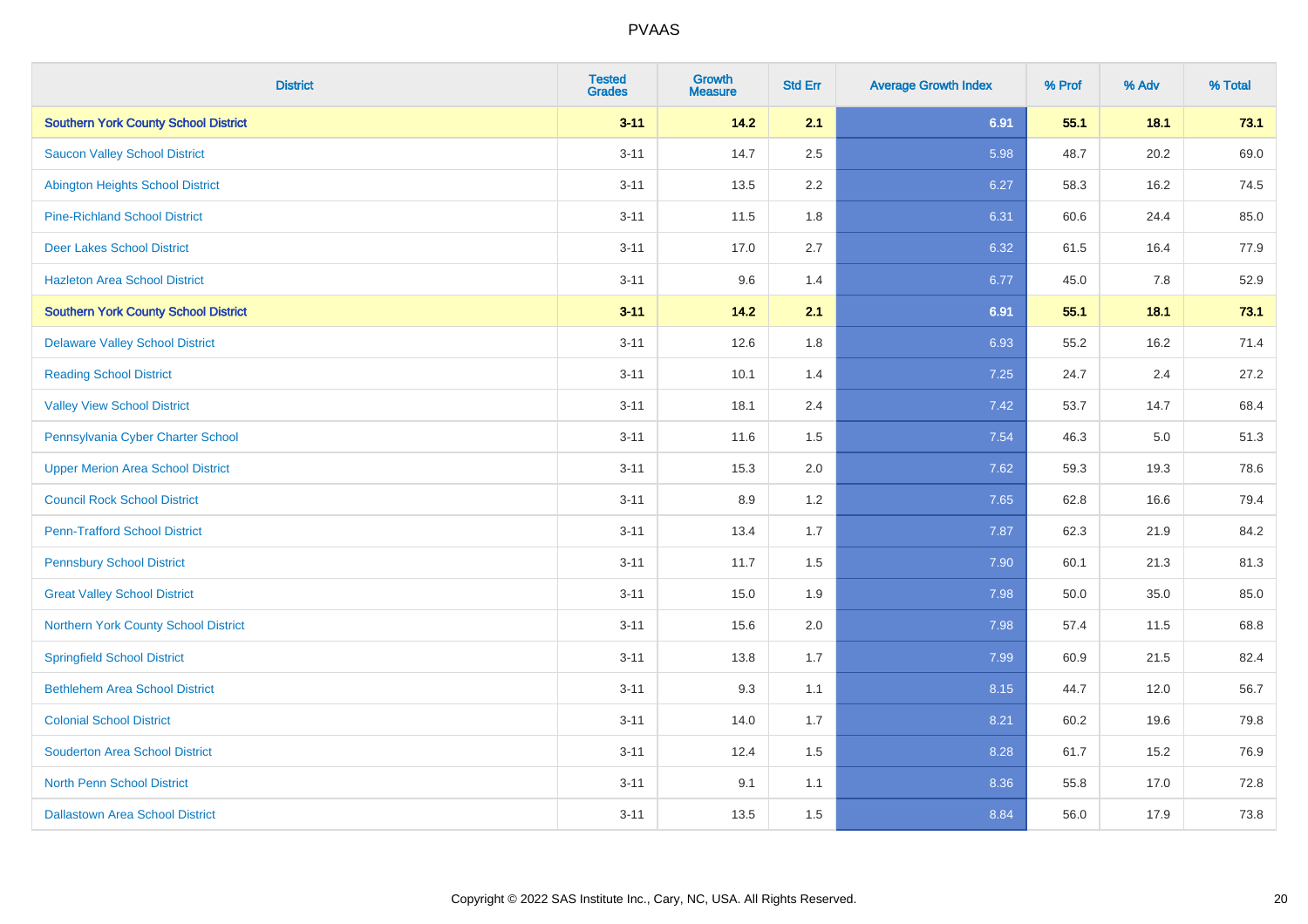| <b>District</b>                             | <b>Tested</b><br><b>Grades</b> | <b>Growth</b><br><b>Measure</b> | <b>Std Err</b> | <b>Average Growth Index</b> | % Prof | % Adv   | % Total |
|---------------------------------------------|--------------------------------|---------------------------------|----------------|-----------------------------|--------|---------|---------|
| <b>Southern York County School District</b> | $3 - 11$                       | $14.2$                          | 2.1            | 6.91                        | 55.1   | 18.1    | 73.1    |
| <b>Norwin School District</b>               | $3 - 11$                       | 18.0                            | 1.7            | 10.37                       | 58.5   | 27.0    | 85.4    |
| <b>West Chester Area School District</b>    | $3 - 11$                       | 12.6                            | 1.2            | 10.38                       | 66.8   | 20.2    | 87.0    |
| <b>Upper Saint Clair School District</b>    | $3 - 11$                       | 18.5                            | 1.7            | 10.65                       | 61.8   | 30.1    | 91.9    |
| <b>Downingtown Area School District</b>     | $3 - 11$                       | 12.1                            | 1.1            | 10.67                       | 60.0   | 23.5    | 83.6    |
| <b>Upper Perkiomen School District</b>      | $3 - 11$                       | 22.1                            | 2.1            | 10.74                       | 57.7   | 13.2    | 70.9    |
| North Allegheny School District             | $3 - 11$                       | 17.4                            | 1.3            | 13.52                       | 59.5   | 28.1    | 87.6    |
| <b>State College Area School District</b>   | $3 - 11$                       | 20.5                            | 1.4            | 14.33                       | 58.0   | 25.9    | 84.0    |
| <b>Lower Merion School District</b>         | $3 - 11$                       | 19.0                            | 1.3            | 14.93                       | 55.6   | 29.9    | 85.5    |
| <b>York City School District</b>            | $3 - 12$                       | $-28.9$                         | 2.1            | $-13.59$                    | 6.0    | 0.3     | 6.2     |
| <b>Lancaster School District</b>            | $3 - 12$                       | $-15.8$                         | 1.5            | $-10.90$                    | 14.6   | 2.3     | 16.9    |
| <b>Erie City School District</b>            | $3 - 12$                       | $-14.5$                         | 1.6            | $-9.26$                     | 25.4   | 3.0     | 28.4    |
| Norristown Area School District             | $3 - 12$                       | $-12.8$                         | 1.6            | $-7.98$                     | 23.5   | $2.3\,$ | 25.7    |
| <b>Tulpehocken Area School District</b>     | $3 - 12$                       | $-13.7$                         | 2.8            | $-4.81$                     | 36.7   | 2.8     | 39.4    |
| <b>Penns Manor Area School District</b>     | $3 - 12$                       | $-17.0$                         | 3.7            | $-4.52$                     | 29.7   | 3.1     | 32.8    |
| <b>Annville-Cleona School District</b>      | $3 - 12$                       | $-12.1$                         | 2.7            | $-4.46$                     | 34.9   | $7.8\,$ | 42.6    |
| Lampeter-Strasburg School District          | $3 - 12$                       | $-8.6$                          | 2.0            | $-4.33$                     | 55.1   | 9.8     | 64.8    |
| <b>West Mifflin Area School District</b>    | $3 - 12$                       | $-12.3$                         | 2.9            | $-4.22$                     | 39.7   | 10.3    | 50.0    |
| Catasauqua Area School District             | $3 - 12$                       | $-12.1$                         | 3.0            | $-4.00$                     | 36.8   | 7.6     | 44.3    |
| <b>Bradford Area School District</b>        | $3 - 12$                       | $-9.3$                          | 2.4            | $-3.87$                     | 45.8   | 8.3     | 54.2    |
| Northern Lehigh School District             | $3 - 12$                       | $-10.4$                         | 2.7            | $-3.82$                     | 28.0   | 9.3     | 37.3    |
| <b>Interboro School District</b>            | $3 - 12$                       | $-7.3$                          | 2.1            | $-3.43$                     | 46.6   | 4.8     | 51.4    |
| <b>Tamaqua Area School District</b>         | $3 - 12$                       | $-8.2$                          | 2.5            | $-3.24$                     | 44.5   | 1.9     | 46.4    |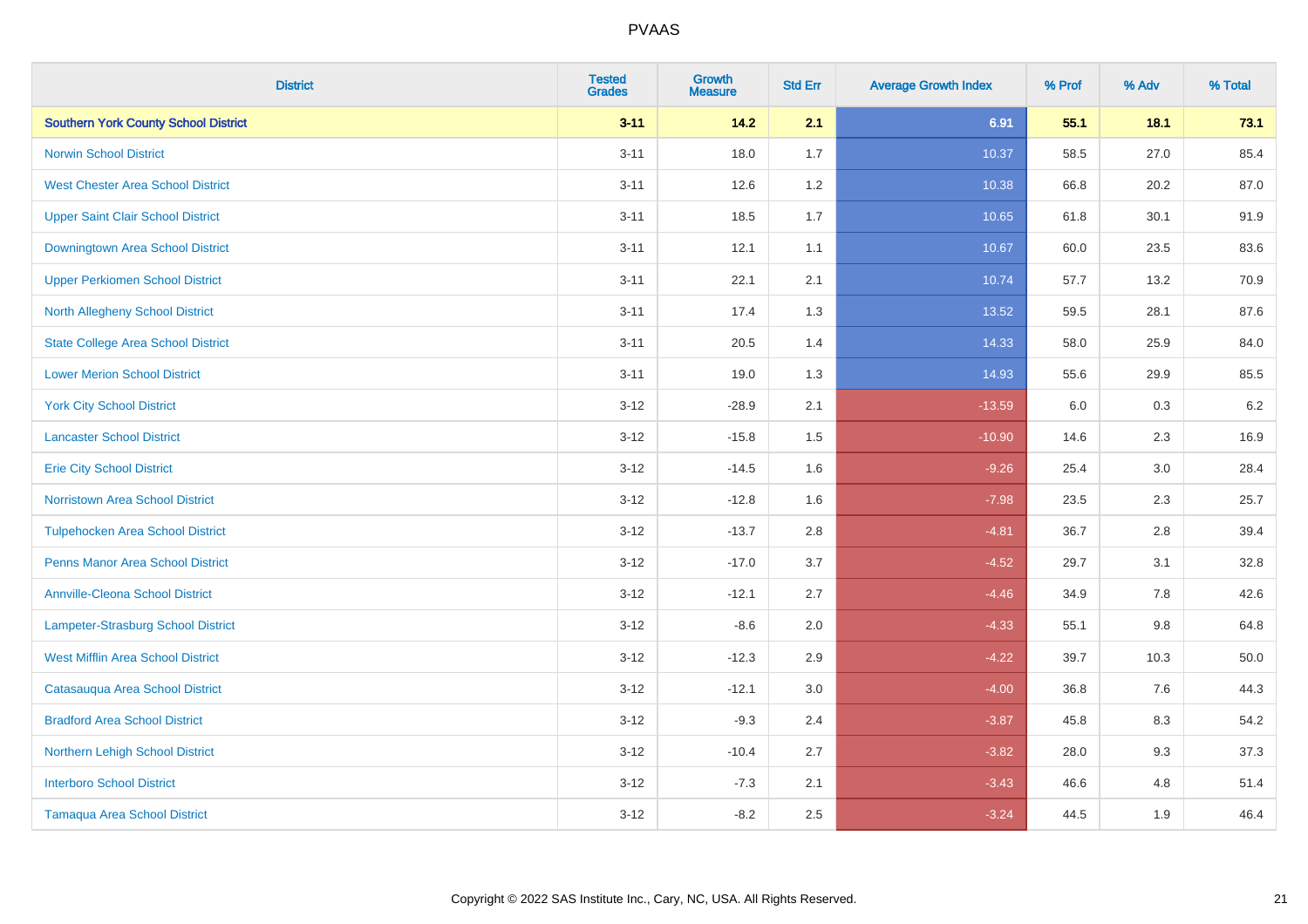| <b>District</b>                                 | <b>Tested</b><br><b>Grades</b> | <b>Growth</b><br><b>Measure</b> | <b>Std Err</b> | <b>Average Growth Index</b> | % Prof | % Adv   | % Total |
|-------------------------------------------------|--------------------------------|---------------------------------|----------------|-----------------------------|--------|---------|---------|
| <b>Southern York County School District</b>     | $3 - 11$                       | $14.2$                          | 2.1            | 6.91                        | 55.1   | 18.1    | 73.1    |
| <b>Waynesboro Area School District</b>          | $3 - 12$                       | $-6.1$                          | 1.9            | $-3.20$                     | 50.0   | $6.8\,$ | 56.8    |
| <b>Conneaut School District</b>                 | $3 - 12$                       | $-7.5$                          | 2.6            | $-2.91$                     | 38.4   | 7.4     | 45.8    |
| <b>Easton Area School District</b>              | $3 - 12$                       | $-4.1$                          | 1.4            | $-2.91$                     | 39.9   | 4.0     | 43.9    |
| <b>Union City Area School District</b>          | $3-12$                         | $-10.2$                         | 3.6            | $-2.87$                     | 42.9   | 3.2     | 46.0    |
| <b>Northern Potter School District</b>          | $3 - 12$                       | $-13.1$                         | 4.6            | $-2.84$                     | 37.5   | 0.0     | 37.5    |
| <b>Quakertown Community School District</b>     | $3 - 12$                       | $-4.4$                          | 1.6            | $-2.70$                     | 56.5   | 10.0    | 66.6    |
| <b>New Castle Area School District</b>          | $3 - 12$                       | $-6.4$                          | 2.4            | $-2.66$                     | 32.5   | 4.3     | 36.8    |
| Northern Tioga School District                  | $3 - 12$                       | $-7.5$                          | 2.8            | $-2.64$                     | 54.0   | 1.2     | 55.2    |
| <b>Juniata County School District</b>           | $3 - 12$                       | $-4.9$                          | 2.1            | $-2.26$                     | 38.5   | 2.9     | 41.4    |
| <b>Keystone Education Center Charter School</b> | $3 - 12$                       | $-12.9$                         | 5.9            | $-2.19$                     | 28.0   | 0.0     | 28.0    |
| Susquehanna Township School District            | $3 - 12$                       | $-5.8$                          | 2.7            | $-2.17$                     | 36.0   | 5.6     | 41.6    |
| <b>Forest City Regional School District</b>     | $3 - 12$                       | $-6.0$                          | $3.0\,$        | $-1.96$                     | 44.1   | $0.0\,$ | 44.1    |
| <b>Central Columbia School District</b>         | $3 - 12$                       | $-4.8$                          | 2.6            | $-1.86$                     | 53.7   | 14.8    | 68.5    |
| <b>Brownsville Area School District</b>         | $3 - 12$                       | $-7.2$                          | 3.9            | $-1.83$                     | 34.4   | 6.1     | 40.5    |
| <b>Old Forge School District</b>                | $3 - 12$                       | $-5.9$                          | 3.4            | $-1.73$                     | 52.9   | 7.1     | 60.0    |
| <b>Twin Valley School District</b>              | $3 - 12$                       | $-3.6$                          | 2.1            | $-1.69$                     | 49.6   | 7.1     | 56.8    |
| <b>Pottstown School District</b>                | $3 - 12$                       | $-4.0$                          | 2.4            | $-1.68$                     | 29.8   | 1.2     | 31.0    |
| <b>Bristol Borough School District</b>          | $3 - 12$                       | $-4.3$                          | 3.4            | $-1.27$                     | 39.7   | 1.3     | 41.0    |
| <b>Apollo-Ridge School District</b>             | $3 - 12$                       | $-4.7$                          | 3.7            | $-1.24$                     | 50.0   | 10.0    | 60.0    |
| <b>Scranton School District</b>                 | $3-12$                         | $-2.9$                          | 2.4            | $-1.22$                     | 45.6   | 3.6     | 49.1    |
| <b>Chestnut Ridge School District</b>           | $3 - 12$                       | $-3.4$                          | 2.9            | $-1.17$                     | 46.6   | 5.8     | 52.4    |
| <b>Conemaugh Township Area School District</b>  | $3 - 12$                       | $-3.7$                          | 3.4            | $-1.09$                     | 53.8   | 17.6    | 71.4    |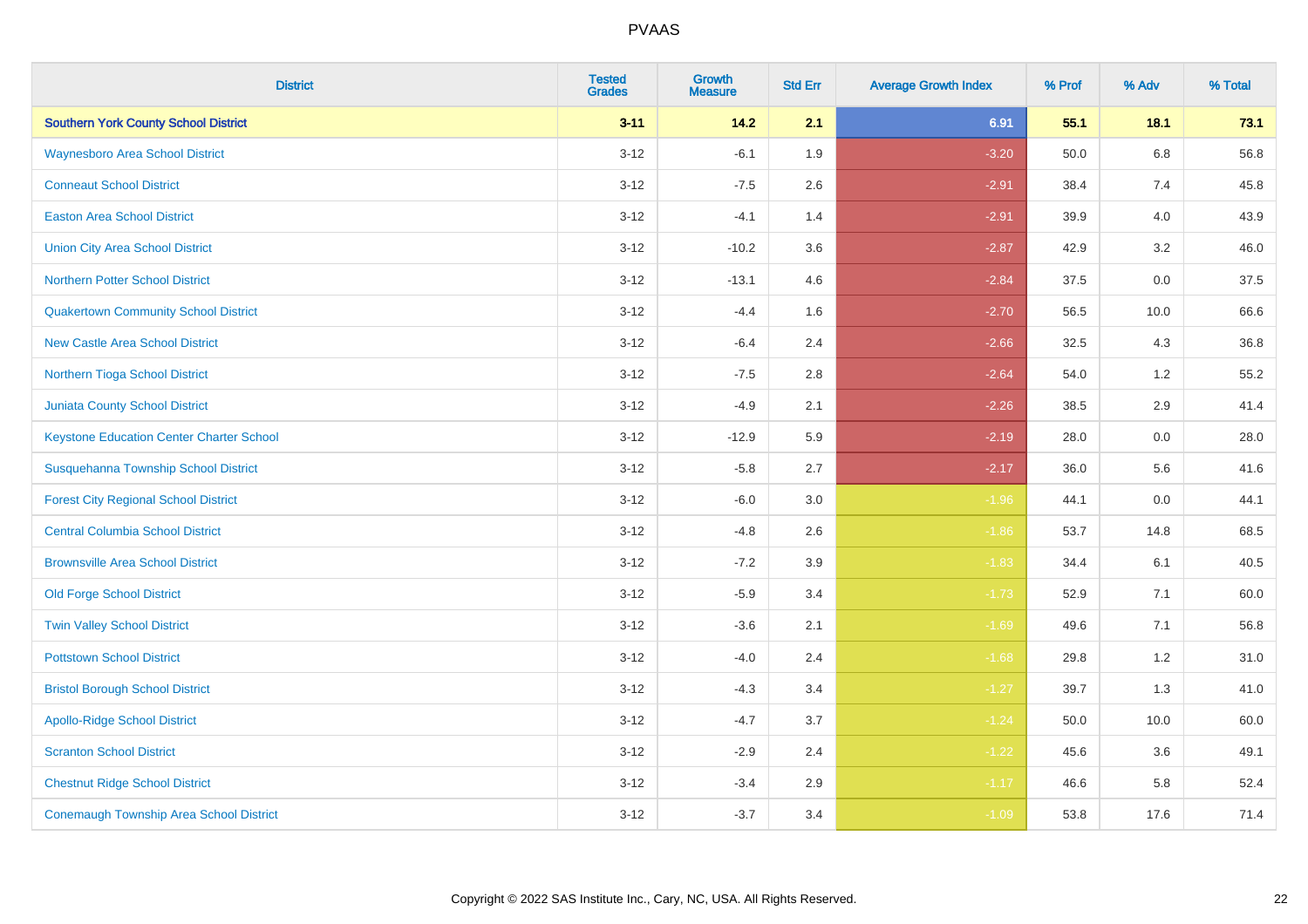| <b>District</b>                               | <b>Tested</b><br><b>Grades</b> | <b>Growth</b><br><b>Measure</b> | <b>Std Err</b> | <b>Average Growth Index</b> | % Prof | % Adv | % Total |
|-----------------------------------------------|--------------------------------|---------------------------------|----------------|-----------------------------|--------|-------|---------|
| <b>Southern York County School District</b>   | $3 - 11$                       | $14.2$                          | 2.1            | 6.91                        | 55.1   | 18.1  | 73.1    |
| <b>Columbia Borough School District</b>       | $3 - 12$                       | $-3.1$                          | 3.5            | $-0.89$                     | 29.5   | 1.9   | 31.4    |
| <b>Conemaugh Valley School District</b>       | $3 - 12$                       | $-3.2$                          | 4.1            | $-0.78$                     | 48.2   | 5.6   | 53.7    |
| <b>Turkeyfoot Valley Area School District</b> | $3 - 12$                       | $-4.3$                          | 5.6            | $-0.76$                     | 22.0   | 5.1   | 27.1    |
| <b>Clarion-Limestone Area School District</b> | $3 - 12$                       | $-2.5$                          | 4.1            | $-0.60$                     | 56.8   | 6.8   | 63.6    |
| <b>Manheim Township School District</b>       | $3 - 12$                       | $-0.9$                          | 1.6            | $-0.58$                     | 53.2   | 15.5  | 68.7    |
| Elizabethtown Area School District            | $3 - 12$                       | $-0.9$                          | 1.9            | $-0.47$                     | 50.0   | 11.2  | 61.2    |
| <b>Conewago Valley School District</b>        | $3 - 12$                       | $-0.9$                          | 2.0            | $-0.45$                     | 51.7   | 9.6   | 61.3    |
| <b>Bangor Area School District</b>            | $3 - 12$                       | $-0.9$                          | 2.0            | $-0.43$                     | 44.3   | 4.7   | 49.0    |
| <b>Panther Valley School District</b>         | $3 - 12$                       | $-0.6$                          | 3.3            | $-0.19$                     | 47.9   | 4.3   | 52.1    |
| <b>Millville Area School District</b>         | $3 - 12$                       | $-0.9$                          | 4.7            | $-0.18$                     | 51.4   | 5.4   | 56.8    |
| <b>Kutztown Area School District</b>          | $3 - 12$                       | $-0.2$                          | 3.2            | $-0.05$                     | 55.4   | 13.3  | 68.7    |
| <b>Avella Area School District</b>            | $3 - 12$                       | $-0.3$                          | 4.7            | $-0.05$                     | 49.3   | 14.5  | 63.8    |
| <b>Smethport Area School District</b>         | $3 - 12$                       | 0.6                             | 3.9            | 0.15                        | 37.0   | 1.8   | 38.9    |
| <b>Wyomissing Area School District</b>        | $3 - 12$                       | 0.8                             | 2.6            | 0.33                        | 55.7   | 17.6  | 73.3    |
| <b>Tussey Mountain School District</b>        | $3 - 12$                       | 1.5                             | 3.7            | 0.40                        | 38.6   | 1.8   | 40.4    |
| <b>Newport School District</b>                | $3 - 12$                       | 1.4                             | 3.5            | 0.41                        | 51.5   | 10.3  | 61.8    |
| <b>Roberto Clemente Charter School</b>        | $3 - 12$                       | 2.2                             | 4.9            | 0.45                        | 27.5   | 5.0   | 32.5    |
| <b>Purchase Line School District</b>          | $3 - 12$                       | 1.7                             | 3.5            | 0.47                        | 43.1   | 5.4   | 48.5    |
| <b>Radnor Township School District</b>        | $3 - 12$                       | 1.0                             | 2.1            | 0.50                        | 65.0   | 23.2  | 88.2    |
| <b>Union School District</b>                  | $3 - 12$                       | 2.3                             | 4.2            | 0.54                        | 32.6   | 7.0   | 39.5    |
| <b>Camp Hill School District</b>              | $3 - 12$                       | 2.3                             | 3.0            | 0.78                        | 53.6   | 17.5  | 71.1    |
| North Clarion County School District          | $3 - 12$                       | 3.7                             | 4.3            | 0.85                        | 67.5   | 15.0  | 82.5    |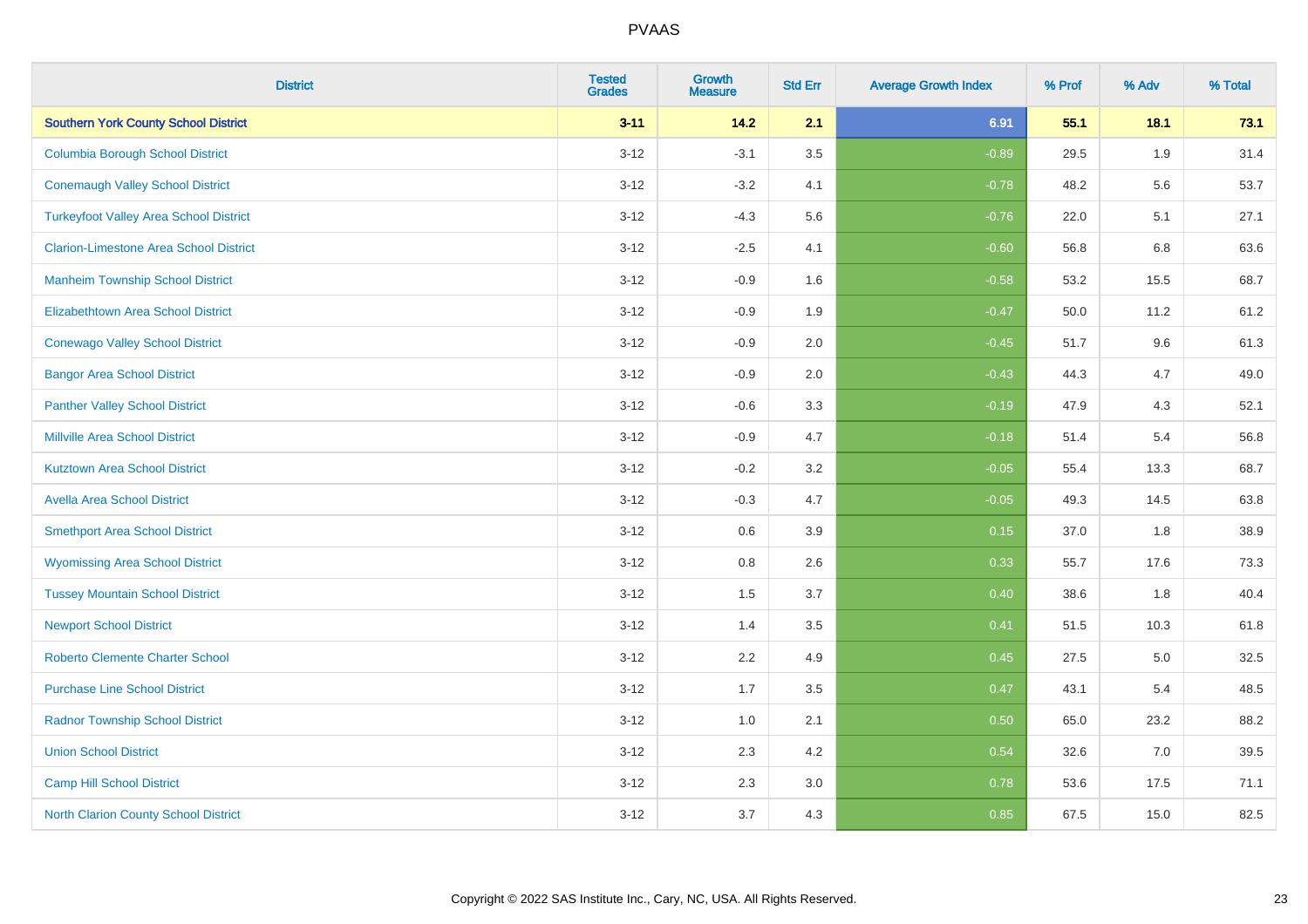| <b>District</b>                                        | <b>Tested</b><br><b>Grades</b> | <b>Growth</b><br><b>Measure</b> | <b>Std Err</b> | <b>Average Growth Index</b> | % Prof | % Adv   | % Total |
|--------------------------------------------------------|--------------------------------|---------------------------------|----------------|-----------------------------|--------|---------|---------|
| <b>Southern York County School District</b>            | $3 - 11$                       | $14.2$                          | 2.1            | 6.91                        | 55.1   | 18.1    | 73.1    |
| <b>Woodland Hills School District</b>                  | $3 - 12$                       | 3.2                             | 2.6            | 1.22                        | 31.4   | $3.6\,$ | 35.0    |
| <b>Donegal School District</b>                         | $3 - 12$                       | 3.1                             | 2.4            | 1.29                        | 60.6   | 9.1     | 69.7    |
| <b>West York Area School District</b>                  | $3 - 12$                       | 3.2                             | 2.3            | 1.38                        | 53.8   | 4.4     | 58.2    |
| <b>Loyalsock Township School District</b>              | $3 - 12$                       | 4.2                             | 2.8            | 1.47                        | 54.3   | 2.1     | 56.4    |
| <b>Hermitage School District</b>                       | $3 - 12$                       | 3.8                             | 2.4            | 1.60                        | 57.5   | 9.3     | 66.8    |
| <b>Oswayo Valley School District</b>                   | $3 - 12$                       | 8.5                             | 5.0            | 1.68                        | 50.0   | 16.7    | 66.7    |
| <b>Pottsville Area School District</b>                 | $3 - 12$                       | 4.4                             | 2.3            | 1.94                        | 44.8   | 5.4     | 50.2    |
| <b>West Allegheny School District</b>                  | $3 - 12$                       | 4.0                             | 2.1            | 1.96                        | 63.1   | 15.7    | 78.8    |
| <b>Altoona Area School District</b>                    | $3 - 12$                       | 3.3                             | 1.6            | 1.99                        | 47.7   | 8.2     | 55.9    |
| <b>Chester Charter Scholars Academy Charter School</b> | $3 - 12$                       | 8.4                             | 4.1            | 2.03                        | 23.4   | 0.0     | 23.4    |
| South Western School District                          | $3 - 12$                       | 3.9                             | 1.9            | 2.08                        | 60.2   | 8.1     | 68.3    |
| <b>Grove City Area School District</b>                 | $3 - 12$                       | 5.1                             | 2.4            | 2.09                        | 36.4   | 16.5    | 52.8    |
| <b>Eastern Lancaster County School District</b>        | $3 - 12$                       | 4.5                             | 2.2            | 2.09                        | 46.3   | 11.4    | 57.6    |
| Pennsylvania Distance Learning Charter School          | $3 - 12$                       | 9.3                             | 4.2            | 2.22                        | 42.2   | 3.1     | 45.3    |
| Lincoln Leadership Academy Charter School              | $3 - 12$                       | 14.2                            | 6.4            | 2.22                        | 23.5   | $0.0\,$ | 23.5    |
| People For People Charter School                       | $3 - 12$                       | 13.3                            | 5.5            | 2.43                        | 13.5   | 0.0     | 13.5    |
| <b>Wyalusing Area School District</b>                  | $3 - 12$                       | 8.8                             | 3.3            | 2.68                        | 54.6   | 11.7    | 66.2    |
| <b>Hempfield Area School District</b>                  | $3 - 12$                       | 4.6                             | 1.6            | 2.86                        | 53.5   | 20.1    | 73.6    |
| Daniel Boone Area School District                      | $3 - 12$                       | 5.7                             | 2.0            | 2.88                        | 51.0   | 11.5    | 62.6    |
| <b>Dover Area School District</b>                      | $3 - 12$                       | 6.0                             | 2.1            | 2.94                        | 52.2   | 6.0     | 58.2    |
| <b>Cranberry Area School District</b>                  | $3 - 12$                       | 9.2                             | 3.0            | 3.04                        | 47.5   | 10.2    | 57.6    |
| Ambridge Area School District                          | $3 - 12$                       | 9.1                             | 2.6            | 3.46                        | 50.4   | 10.7    | 61.1    |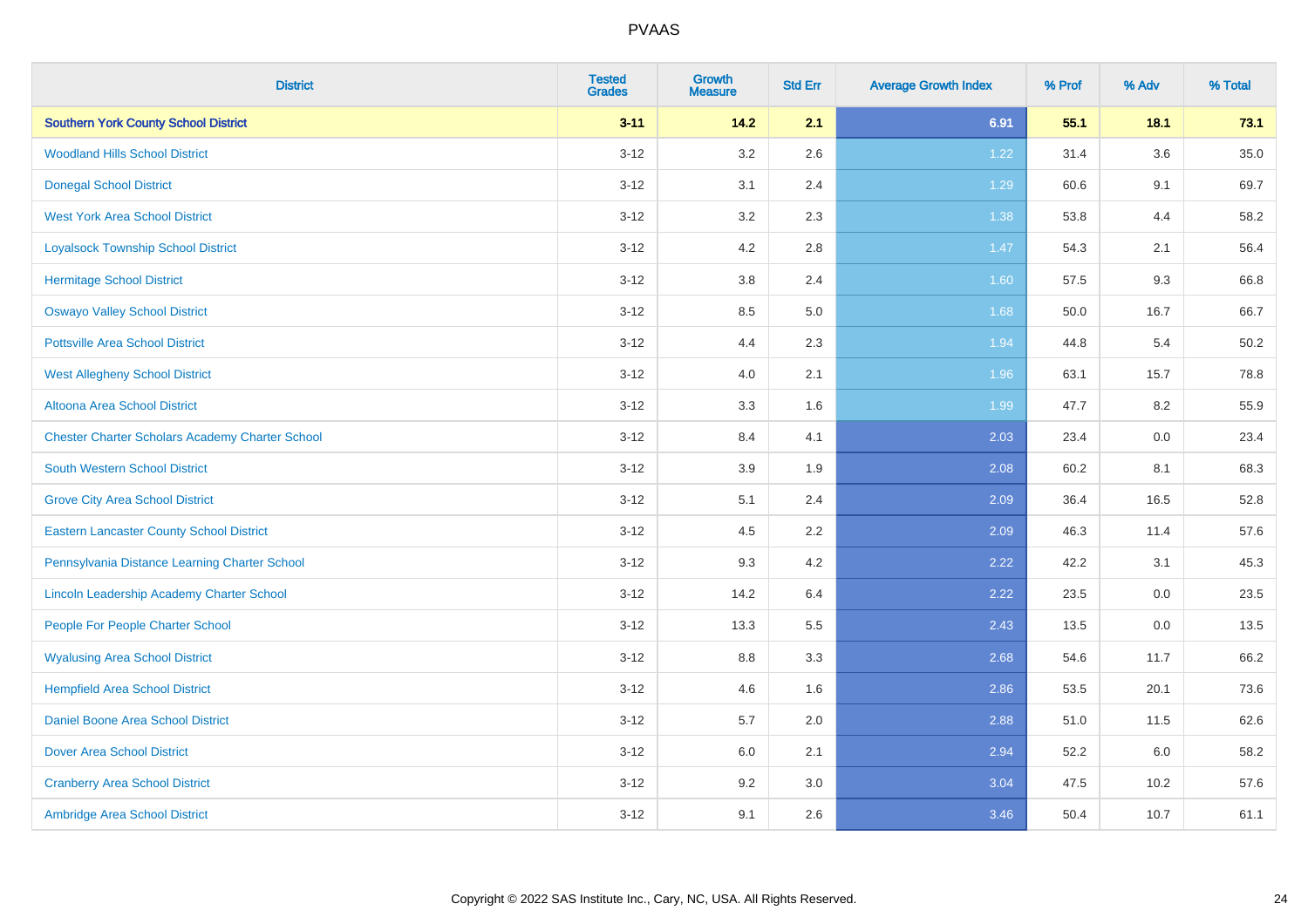| <b>District</b>                               | <b>Tested</b><br><b>Grades</b> | <b>Growth</b><br><b>Measure</b> | <b>Std Err</b> | <b>Average Growth Index</b> | % Prof | % Adv | % Total |
|-----------------------------------------------|--------------------------------|---------------------------------|----------------|-----------------------------|--------|-------|---------|
| <b>Southern York County School District</b>   | $3 - 11$                       | $14.2$                          | 2.1            | 6.91                        | 55.1   | 18.1  | 73.1    |
| Pen Argyl Area School District                | $3 - 12$                       | 9.2                             | 2.7            | 3.46                        | 50.0   | 12.6  | 62.6    |
| Selinsgrove Area School District              | $3 - 12$                       | 8.3                             | 2.3            | 3.54                        | 56.8   | 10.0  | 66.8    |
| <b>West Shore School District</b>             | $3 - 12$                       | 5.0                             | 1.4            | 3.59                        | 54.2   | 9.4   | 63.6    |
| <b>Mckeesport Area School District</b>        | $3 - 12$                       | 9.0                             | 2.4            | 3.72                        | 31.0   | 4.5   | 35.5    |
| <b>Allentown City School District</b>         | $3 - 12$                       | 5.3                             | 1.4            | 3.88                        | 25.3   | 2.7   | 28.0    |
| <b>William Penn School District</b>           | $3 - 12$                       | 8.3                             | 2.1            | 3.99                        | 35.6   | 3.0   | 38.7    |
| <b>Greater Nanticoke Area School District</b> | $3 - 12$                       | 11.2                            | 2.8            | 4.01                        | 38.0   | 12.4  | 50.4    |
| Montoursville Area School District            | $3 - 12$                       | 10.8                            | 2.5            | 4.24                        | 44.6   | 20.1  | 64.8    |
| Pocono Mountain School District               | $3 - 12$                       | 6.8                             | 1.5            | 4.62                        | 45.8   | 5.0   | 50.7    |
| <b>Upper Darby School District</b>            | $3 - 12$                       | 6.9                             | 1.5            | 4.62                        | 45.0   | 6.7   | 51.7    |
| Penns Valley Area School District             | $3 - 12$                       | 14.0                            | 2.9            | 4.80                        | 41.9   | 23.1  | 65.0    |
| <b>Wilson School District</b>                 | $3 - 12$                       | $8.8\,$                         | 1.5            | 5.96                        | 52.6   | 14.6  | 67.2    |
| <b>Ridley School District</b>                 | $3 - 12$                       | 10.0                            | 1.6            | 6.10                        | 45.6   | 8.2   | 53.8    |
| <b>Central York School District</b>           | $3 - 12$                       | 12.3                            | 1.7            | 7.20                        | 55.5   | 11.5  | 67.0    |
| <b>Tyrone Area School District</b>            | $3 - 12$                       | 19.7                            | 2.5            | 7.87                        | 60.4   | 16.7  | 77.1    |
| <b>Upper Dublin School District</b>           | $3 - 12$                       | 15.4                            | 1.8            | 8.53                        | 60.8   | 24.8  | 85.6    |
| Philadelphia City School District             | $3 - 12$                       | 7.5                             | 0.6            | 12.64                       | 38.4   | 7.0   | 45.4    |
| <b>Cumberland Valley School District</b>      | $3 - 12$                       | 18.5                            | 1.3            | 14.64                       | 60.7   | 23.4  | 84.1    |
| Esperanza Academy Charter School              | $4 - 11$                       | 4.0                             | 2.5            | 1.61                        | 32.4   | 0.7   | 33.1    |
| Mastery Charter School - Pickett Campus       | $6 - 10$                       | 5.6                             | 5.7            | 1.00                        | 27.8   | 0.0   | 27.8    |
| <b>Innovative Arts Academy Charter School</b> | $6 - 11$                       | $-9.1$                          | 3.7            | $-2.44$                     | 9.5    | 0.0   | 9.5     |
| La Academia Partnership Charter School        | $6 - 11$                       | $-11.0$                         | 4.7            | $-2.34$                     | 6.8    | 0.0   | 6.8     |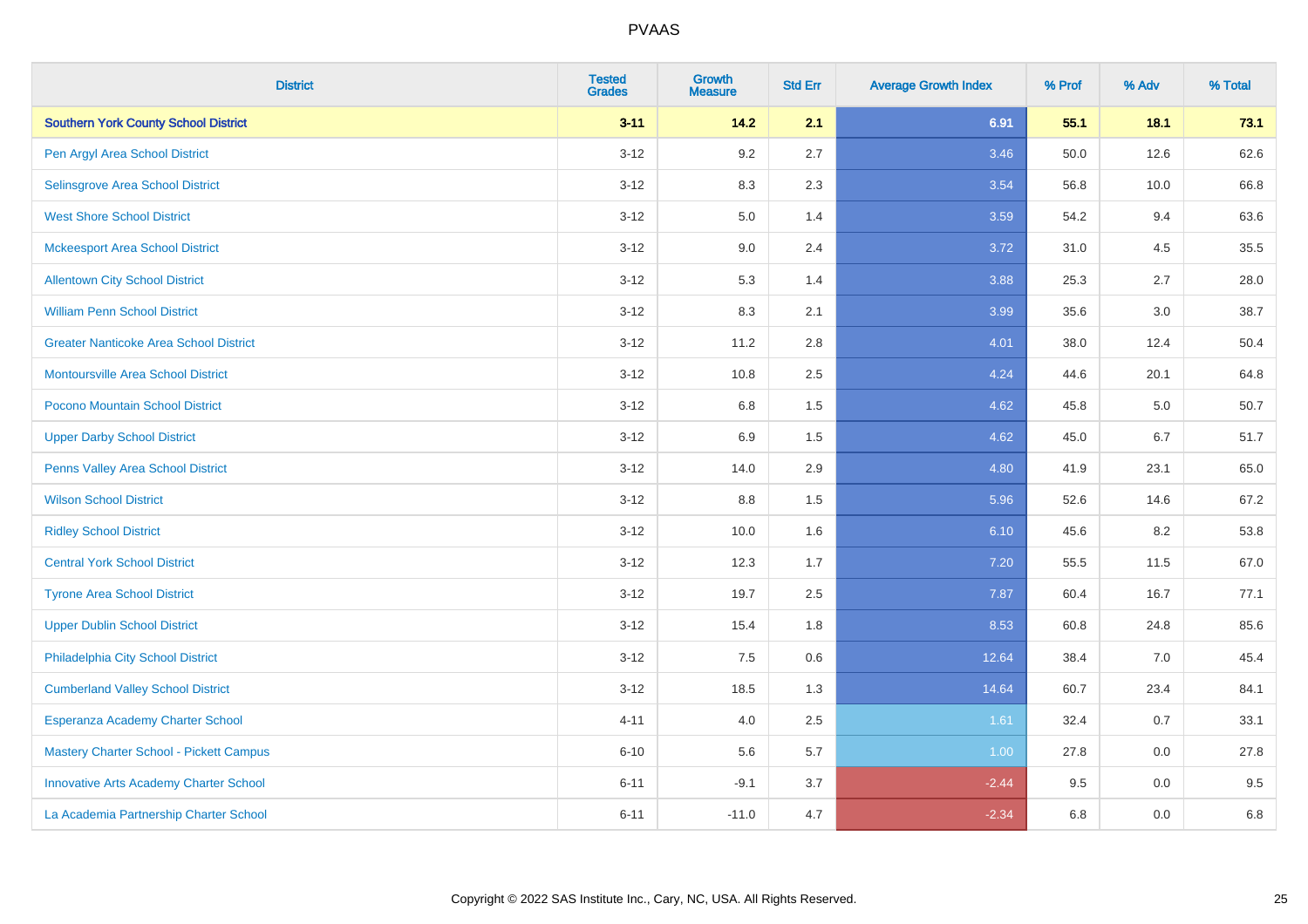| <b>District</b>                                                       | <b>Tested</b><br><b>Grades</b> | <b>Growth</b><br><b>Measure</b> | <b>Std Err</b> | <b>Average Growth Index</b> | % Prof | % Adv | % Total |
|-----------------------------------------------------------------------|--------------------------------|---------------------------------|----------------|-----------------------------|--------|-------|---------|
| <b>Southern York County School District</b>                           | $3 - 11$                       | $14.2$                          | 2.1            | 6.91                        | 55.1   | 18.1  | 73.1    |
| Perseus House Charter School Of Excellence                            | $6 - 11$                       | $-5.2$                          | 3.0            | $-1.72$                     | 16.5   | 0.0   | 16.5    |
| Urban Pathways 6-12 Charter School                                    | $6 - 11$                       | 4.8                             | 6.4            | 0.75                        | 28.6   | 0.0   | 28.6    |
| Center For Student Learning Charter School At Pennsbury               | $6 - 12$                       | $-2.9$                          | 6.1            | $-0.47$                     | 42.9   | 0.0   | 42.9    |
| Dr Robert Ketterer Charter School Inc                                 | $6 - 12$                       | 10.1                            | 5.0            | 2.04                        | 14.9   | 0.4   | 15.3    |
| 21st Century Cyber Charter School                                     | $6 - 12$                       | 5.7                             | 2.3            | 2.50                        | 56.7   | 8.3   | 65.0    |
| <b>Mastery Charter School - Gratz Campus</b>                          | $7 - 10$                       | $-23.9$                         | 4.5            | $-5.29$                     | 2.9    | 0.0   | 2.9     |
| Mastery Charter School - Shoemaker Campus                             | $7 - 10$                       | 4.1                             | 3.0            | 1.34                        | 20.9   | 3.3   | 24.2    |
| <b>Achievement House Charter School</b>                               | $7 - 11$                       | $-0.7$                          | 4.0            | $-0.17$                     | 32.5   | 2.6   | 35.1    |
| <b>Mastery Charter High School-Lenfest Campus</b>                     | $7 - 11$                       | 2.5                             | 5.7            | 0.43                        | 40.0   | 0.0   | 40.0    |
| <b>Lincoln Park Performing Arts Charter School</b>                    | $7 - 11$                       | 3.6                             | 2.5            | 1.42                        | 59.6   | 14.7  | 74.3    |
| The New Academy Charter School                                        | $8 - 11$                       | $-10.4$                         | 5.2            | $-2.00$                     | 0.0    | 0.0   | 0.0     |
| <b>West Side CTC</b>                                                  | $9 - 10$                       | $-37.4$                         | 4.3            | $-8.64$                     | 8.8    | 0.0   | 8.8     |
| <b>Bucks County Technical High School</b>                             | $9 - 10$                       | $-12.0$                         | 2.5            | $-4.84$                     | 35.9   | 3.2   | 39.2    |
| <b>Columbia-Montour AVTS</b>                                          | $9 - 10$                       | $-12.5$                         | 3.0            | $-4.16$                     | 22.3   | 0.6   | 22.9    |
| Preparatory Charter School Of Mathematics, Science, Tech, And Careers | $9 - 10$                       | $-4.0$                          | 2.5            | $-1.59$                     | 15.0   | 0.0   | 15.0    |
| <b>Westinghouse Arts Academy Charter School</b>                       | $9 - 10$                       | $-0.7$                          | 3.6            | $-0.19$                     | 59.2   | 8.4   | 67.6    |
| <b>KIPP Dubois Charter School</b>                                     | $9 - 10$                       | 4.7                             | 3.3            | 1.40                        | 31.0   | 1.4   | 32.4    |
| Lehigh Valley Charter High School For The Arts                        | $9 - 10$                       | 7.3                             | 2.6            | 2.82                        | 62.3   | 18.2  | 80.5    |
| <b>Dauphin County Technical School</b>                                | $9 - 11$                       | $-45.5$                         | 2.6            | $-17.72$                    | 14.4   | 2.5   | 16.9    |
| Jefferson County-Dubois AVTS                                          | $9 - 11$                       | $-16.2$                         | 3.9            | $-4.16$                     | 23.0   | 0.0   | 23.0    |
| <b>Universal Audenried Charter School</b>                             | $9 - 11$                       | $-5.8$                          | 2.4            | $-2.40$                     | 14.6   | 0.0   | 14.6    |
| <b>Carbon Career &amp; Technical Institute</b>                        | $9 - 11$                       | $-5.7$                          | 3.6            | $-1.59$                     | 34.5   | 1.2   | 35.7    |